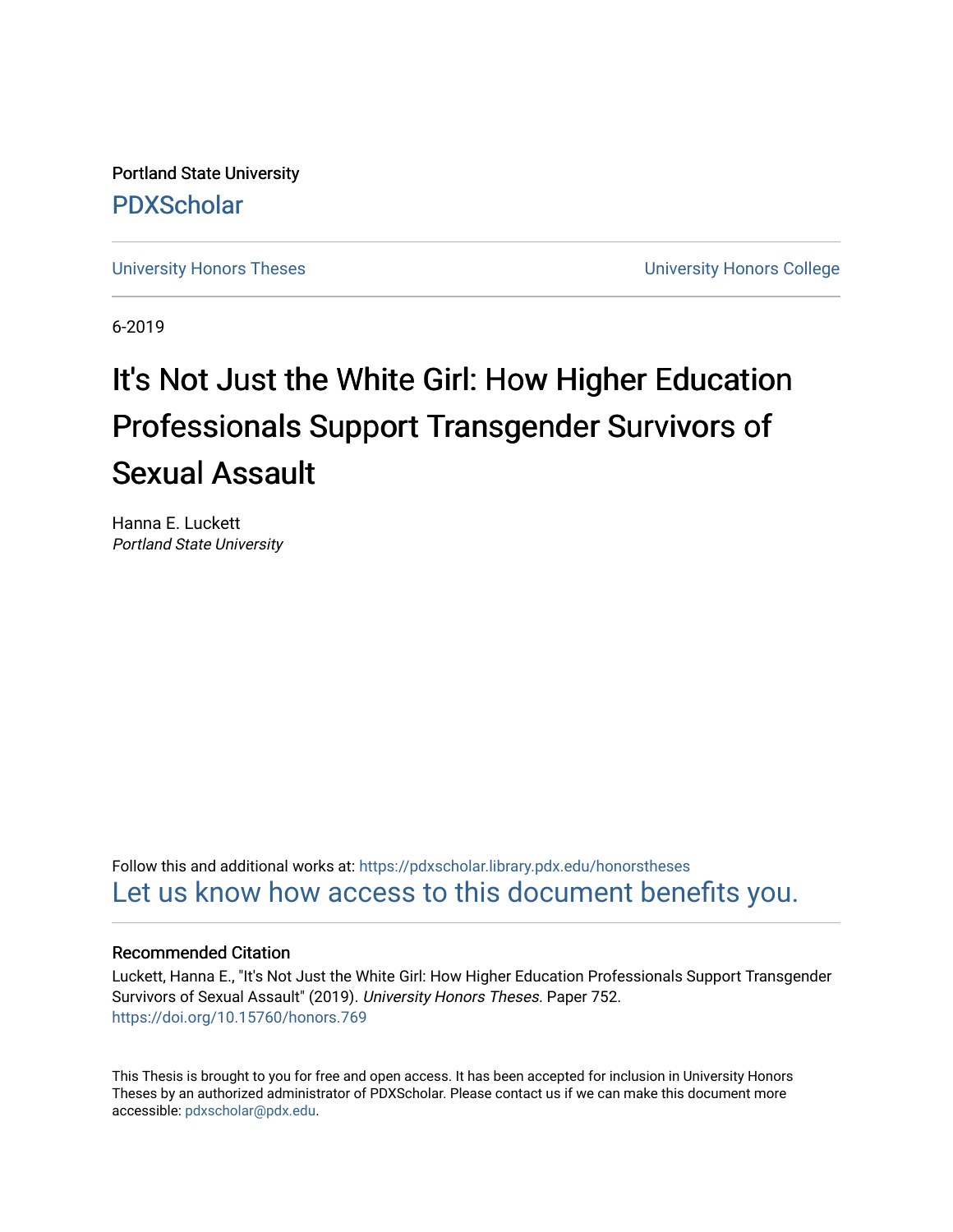# **Portland State University [PDXScholar](https://pdxscholar.library.pdx.edu?utm_source=pdxscholar.library.pdx.edu%2Fhonorstheses%2F1&utm_medium=PDF&utm_campaign=PDFCoverPages)**

[University Honors Theses](https://pdxscholar.library.pdx.edu/honorstheses?utm_source=pdxscholar.library.pdx.edu%2Fhonorstheses%2F1&utm_medium=PDF&utm_campaign=PDFCoverPages) [University Honors College](https://pdxscholar.library.pdx.edu/honors?utm_source=pdxscholar.library.pdx.edu%2Fhonorstheses%2F1&utm_medium=PDF&utm_campaign=PDFCoverPages)

# It's Not Just the White Girl: How Higher Education Professionals Support Transgender Survivors of Sexual Assault

Hanna E. Luckett

[Let us know how access to this document benefits you.](http://library.pdx.edu/services/pdxscholar-services/pdxscholar-feedback/) Follow this and additional works at: [https://pdxscholar.library.pdx.edu/honorstheses](https://pdxscholar.library.pdx.edu/honorstheses?utm_source=pdxscholar.library.pdx.edu%2Fhonorstheses%2F1&utm_medium=PDF&utm_campaign=PDFCoverPages)

This Thesis is brought to you for free and open access. It has been accepted for inclusion in University Honors Theses by an authorized administrator of PDXScholar. For more information, please contact [pdxscholar@pdx.edu.](mailto:pdxscholar@pdx.edu)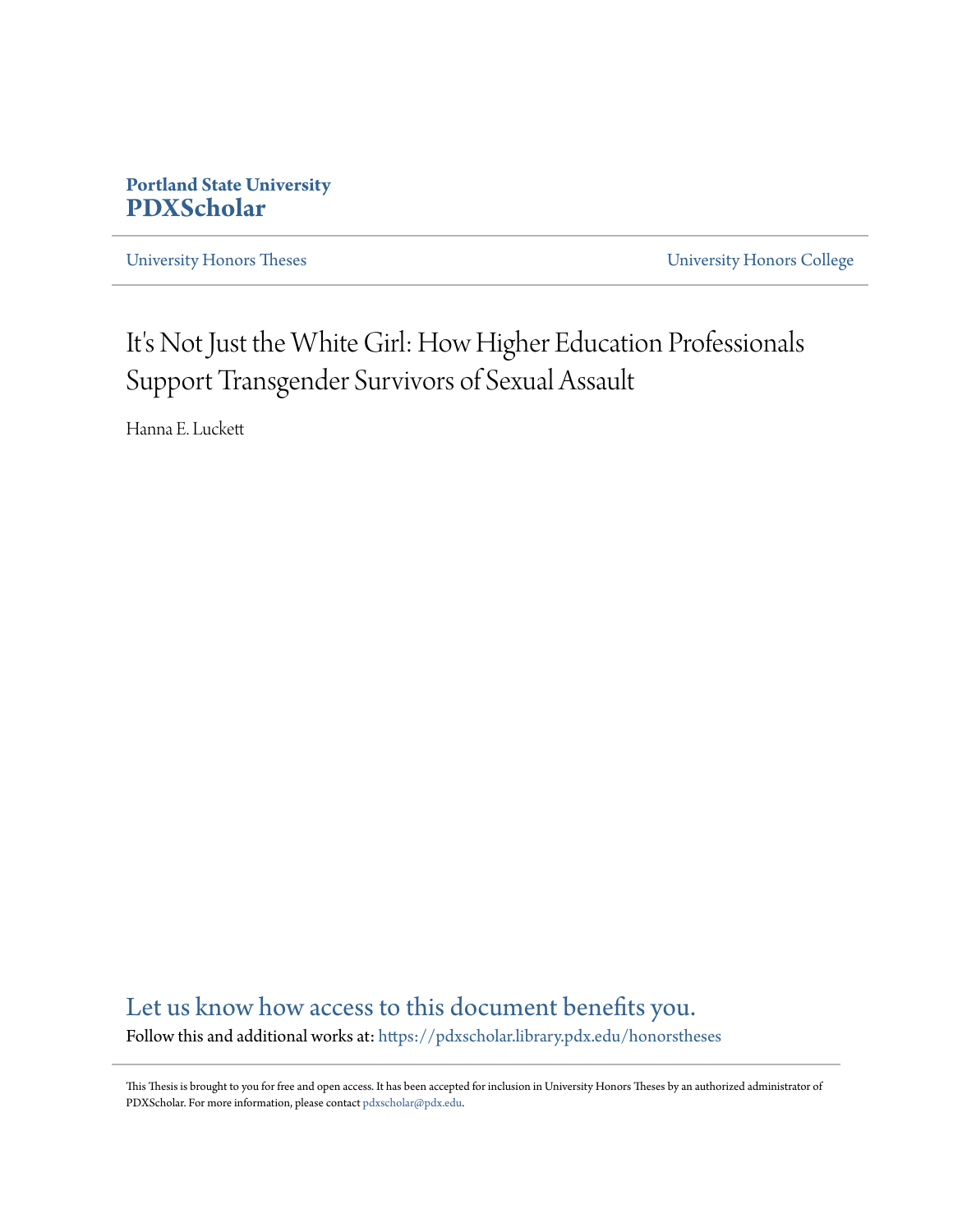## It's Not Just the White Girl:

# How higher education professionals support transgender survivors

of sexual assault

by

# Hanna Luckett

An undergraduate honors thesis submitted in partial fulfillment of the

requirements for the degree of

Bachelor of Arts

in

University Honors

and

Sexuality, Gender, Queer Studies

Thesis Adviser

Dr. Miriam Abelson

Portland State University

2019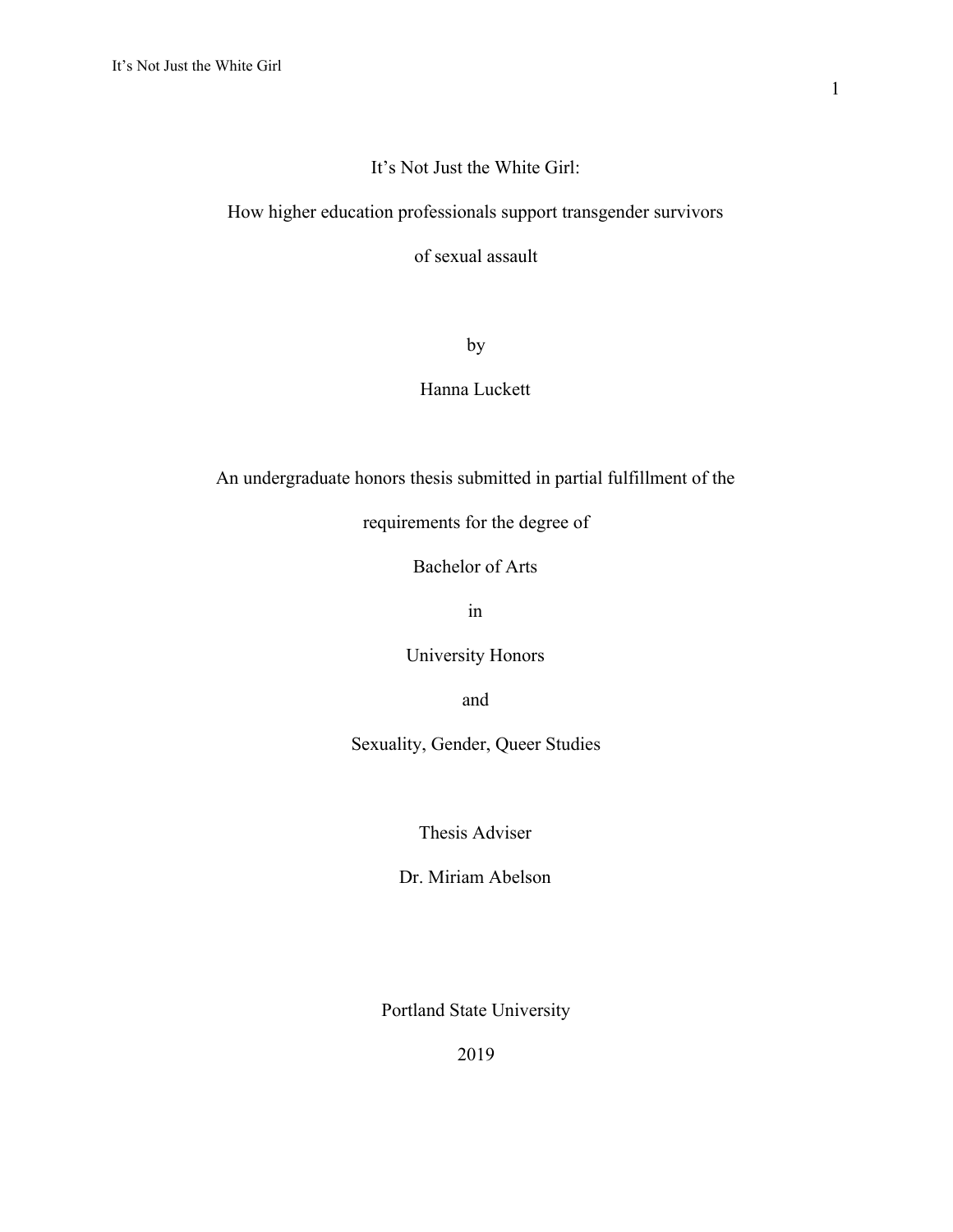#### **ABSTRACT**

The Obama Administration took important steps in extending civil rights and protections to the transgender community and even released the Dear Colleague Letter on Transgender Students in 2016 (Gupta and Lhamon). Despite the beginnings of this conversation, there are still very large gaps into which transgender students fall in Title IX compliance guidelines, let alone the educational system as a whole. It is approximated that 47% of transgender people have experienced or will experience acts of sexual violence (James et al, 2016) and Harris and Linder (2017) argue that most of these acts of violence are an exertion of power in direct response to the person's identity as a transgender individual. Yet, transgender students are rarely included in conversations regarding campus sexual assault. This lack of connection between campus sexual assault and the transgender student community establishes a system in which implicit bias is not appropriately challenged. It is the intersection of the issues and their silencing that have left transgender students with few options for seeking support from the justice system or services such as crisis counseling and medical advocacy without high risks of revictimization and retraumatization (Marine, 2017). This paper will conduct in-depth interviews with higher education professionals as a tool to further identify the barriers transgender students face in reporting and seeking support to ultimately propose recommendations for supporting trans survivors of sexual assault.

#### **INTRODUCTION**

Since the Trump administration took office, there have been consistent attacks on transgender communities. The Department of Health and Human Serivces has redenfied gender and could ultimately define 'transgender' out of legal existence (Green, Benner, Pear, 2018). The Department of Education under Betsy DeVos rescinded every Dear Colleague Letter to date, including the Dear Colleague Letter on transgender students (Green, 2018). In a recent interview, DeVos stated that she did, in fact, know this would harm trans students (Hutzler, 2019). Trans people have been denied access to serving in the military (Holden, 2019), among many other things. It is no doubt that the Trump Administration has made the trans community a central issue since the start.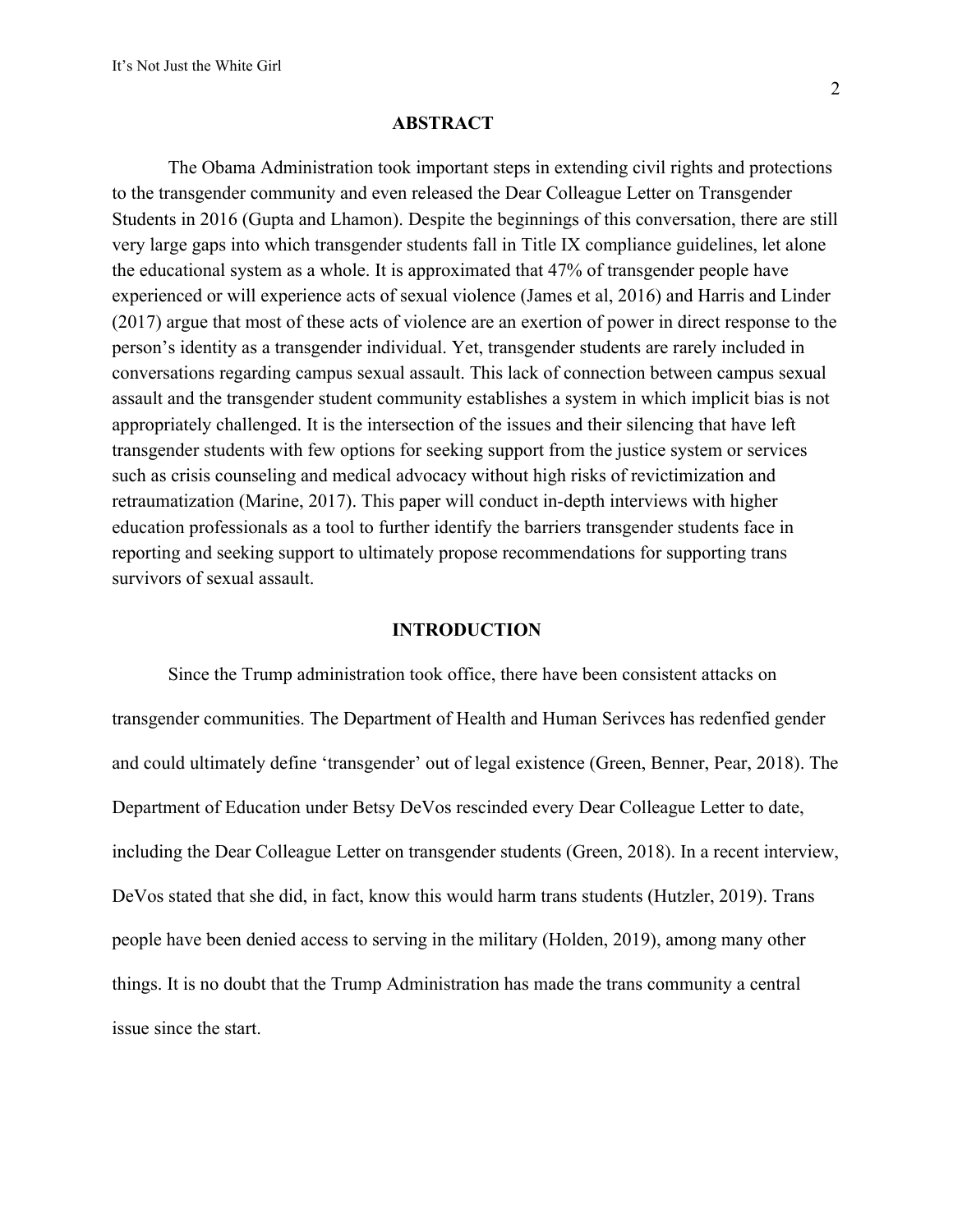Similar to politics, education systems also discriminate and enact violence against trans people. Academia rarely considers the unique needs of trans students. The truth is, administrators with gatekeeping powers do not put resources towards supporting our trans students. Administrators tend to be hesitant to allocate already limited funds to small populations of students. Trans people of color face higher rates of violence and marginalization in institutions like academia and thus may experience further distrust in the system or increased limitations to their ability to access higher education. Many schools do not collect demographic information on transgender students and, those that do, may see under-reporting. The low reporting of transgender identity may be due to a fear of being out to a system that has historically marginalized trans populations. Our trans students who are willing to push for change face extensive red tape and low precedent for success. When higher education professionals wait for a grassroots movement to take on the emotional energy of convincing us to do better, we are left in a state of complicity.

Title IX was established as part of the Education Amendments of 1972, 20 U.S.C A§1681. In its federal mandate, the policy prohibits any form of sex discrimination within education systems receiving federal funding. In 2001 sex discrimination was expanded to cover sexual harassment (U.S. Department of Education) and then sexual violence in 2011 (Ali, 2011). The 2001 *Revised Sexual Harassment Guidance* specifically outlines that Title IX refers exclusively to sex discrimination rather than gender discrimination. It claims gender discrimination holds less weight than sex discrimination, therefore making it difficult to reach Title IX's standard for triggering an intervention (p. v). Legal definitions of sex and gender are very unclear, but research shows that perception of gender is a leading factor in the majority of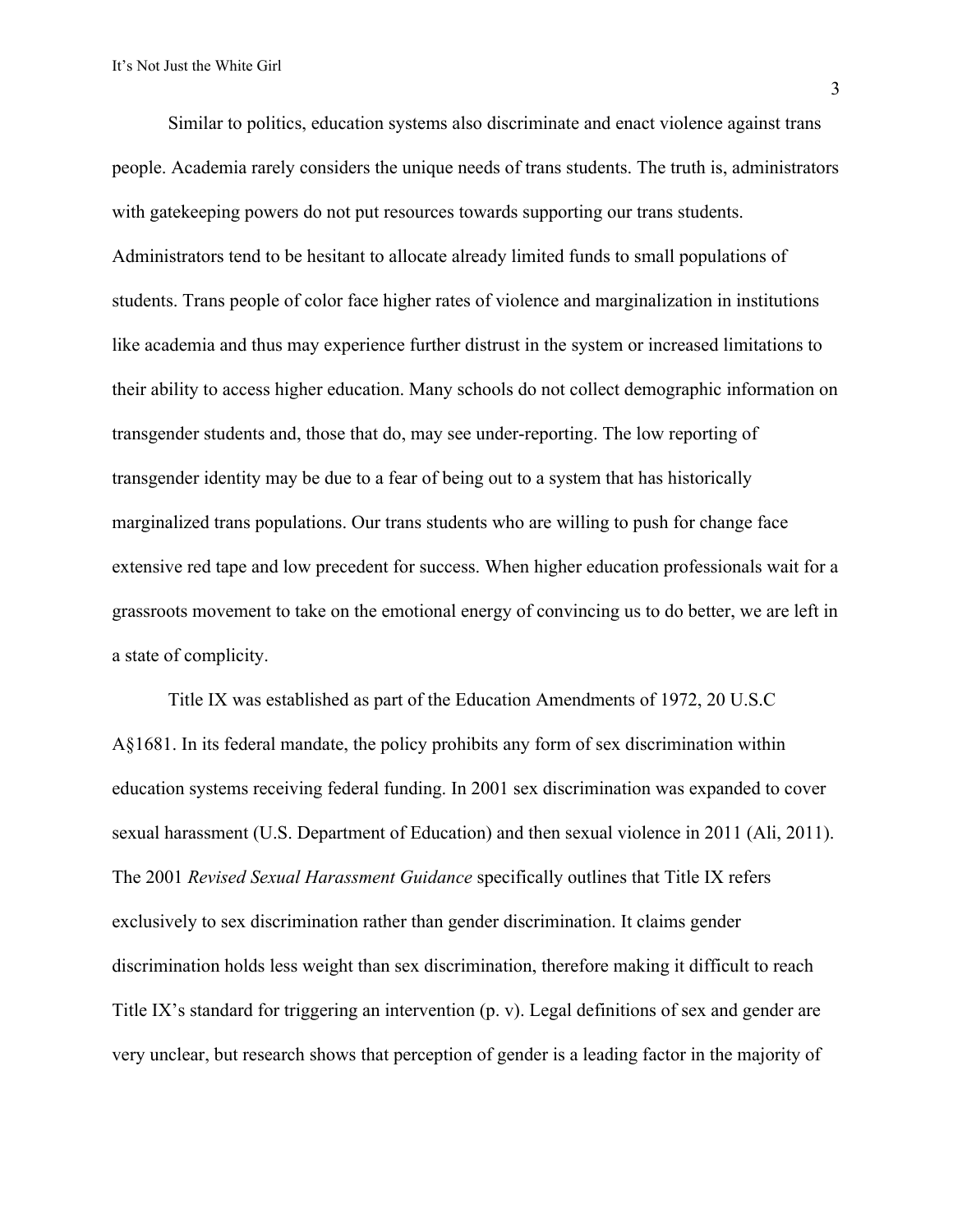sexual assaults against transgender individuals (Cook-Daniels, Munson, 2015). At its core, Title IX simplifies sexual harassment and sexual assault down to its most basic narrative that erases the nuances of violence and discrimination against the trans community. The pervasive imagery of the victimized white, cisgender woman attacked by the drunk, white cisgender man or dangerous cisgender man of color permeates much of the scholarship surrounding Title IX-regulated grievance policies and general survivor support services (Marine, 2017).

 Trans survivors do not get to understand or identify their experience within that narrow imagery, also frequently referred to as a dominant narrative of sexual assault, due to the culturally accepted belief of who is affected by sexual assault (Fountain, Potter, and Stapleton, 2012). The narrative also influences service providers, and they tend to form things like crisis centers and similar resources with exclusive consideration to white women, meaning that the particular needs of marginalized communities are overlooked. Transgender anti-violence organizations have recently begun to challenge these imaginaries through data gathering and research. The 2015 U.S. Transgender Survey, a national survey that included responses from 27,715 transgender people, found that 47% of respondents reported experiencing sexual assault at least once in their lifetime. Of these respondents, those with American Indian, Middle Eastern, Black and multiracial backgrounds reported higher rates of sexual assault with Latina/o/x, White, and Asian respondents reported at slightly lower rates. After extensive research, I was able to find a single report on statistics for trans college sexual assault. The American Association of Universities (2015) conducted a nationwide campus climate survey in which 21% of trans respondents reported having experienced sexual assault while in college. My review of higher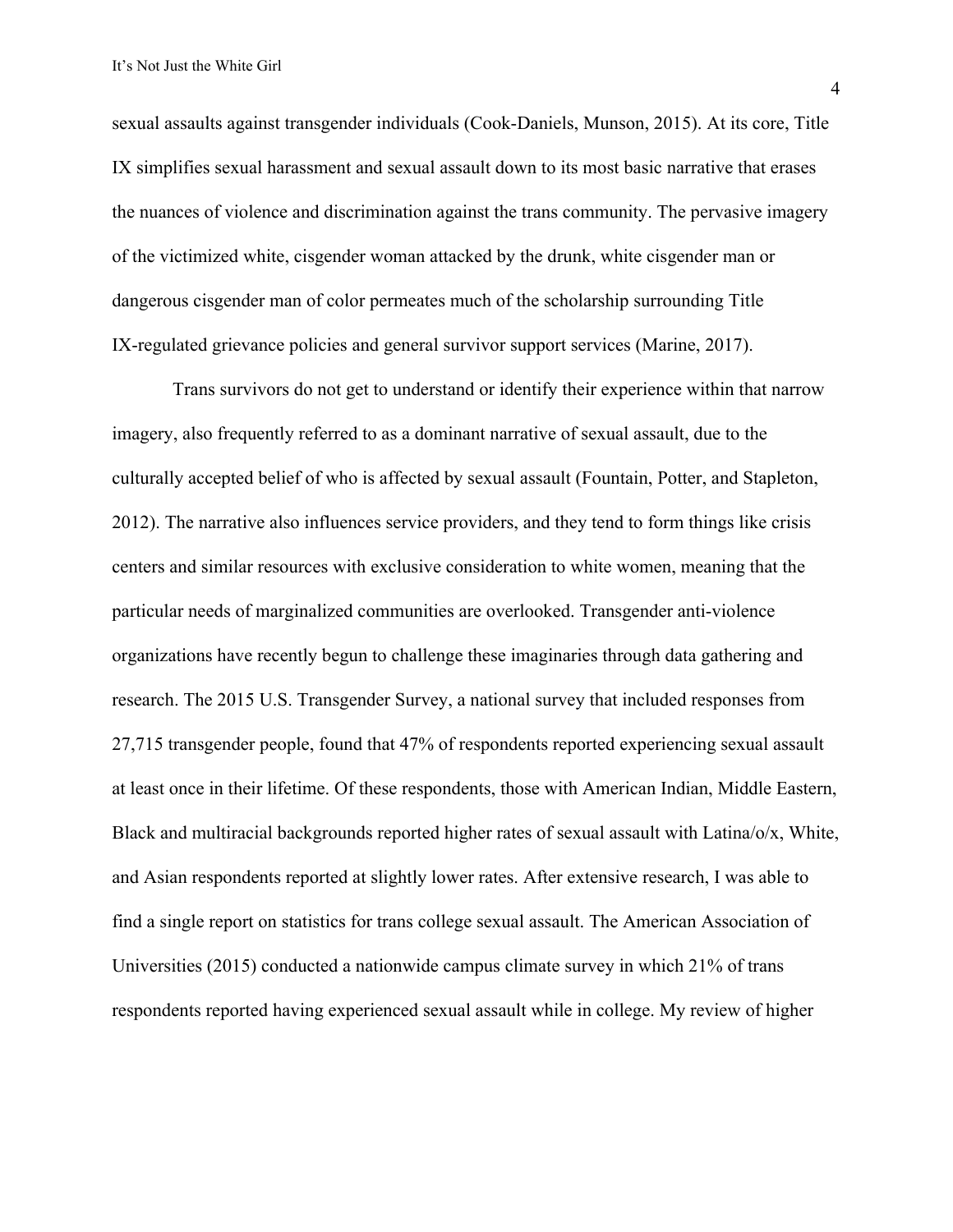education literature found a similar pattern in which trans survivors of sexual assault were either not considered or considered as an afterthought.

In an attempt to challenge this narrative, some researchers have considered various marginalized identities and their experiences with sexual assault. However, very little research has considered the specific needs of transgender survivors. Marine (2017) writes,

Campus administrators who wish to be fully inclusive of and supportive of trans\* students must understand and respond effectively to trans\* survivors of sexual violence, despite the fact that sexual violence against trans\* students is rarely explored in research. (Marine, 2017, p. 84)

Across the interviews, every participant echoed this sentiment. Regardless of this recognition, though, there also seems to be a collective difficulty in identifying *exactly* how to support transgender students, most likely stemming from that lack of research. The dominant narrative effectively erases other identities and makes it extremely difficult for those in positions of privilege to identify all the gaps that a marginalized group falls into. Once we start to incorporate intersectionality into that, the picture may become even more muddied without clear guidance. Those who are disadvantaged by this structure may be able to name the structures precisely, but it also may be these same structures that prevent them from accessing a course of feedback to influence change. This is how a dominant narrative recreates itself.

Adult Learning Theory creates a pedagogical foundation for higher education program development, yet, its basic structure is not found in guidance for marginalized survivors of sexual assault.This theory identifies the importance of naming a problem, recommending a possible solution, and providing contextual guidance on ways to put the possible solution into action (The Principles of Adult Learning Theory, n.d.). The lack of research into trans survivors of college sexual assault coupled with a named struggle in how to best support them, I argue, has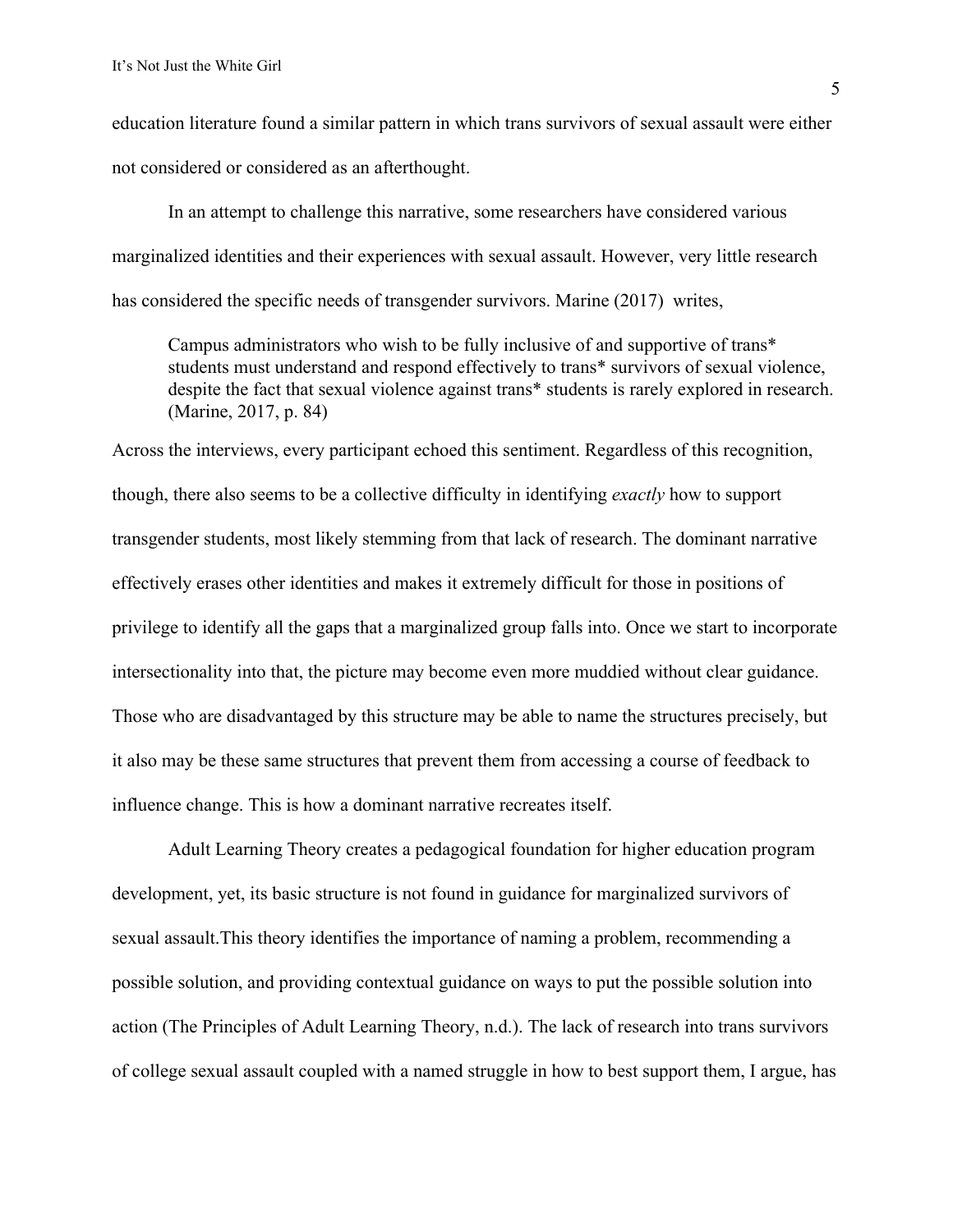fractured the ability to create contextual guidance, thus drastically slowing down the process of raising advocacy and support for trans survivors. I will expand on Marine's proposed solutions by analyzing the contextual guidance gathered in interviews and found in feminist scholarship outside of higher education research. Next, I will review established structures within higher education and, ultimately, propose solutions to challenge the dominant narrative and create a culture of critical frameworks within student affairs.

I would like to note that this approach does focus on a top-down power redistribution which inherently centers the voices of those in positions of privilege and power. I believe that revolutionary, structural change comes from grassroot organizing (Spade, 2011). If my interviewees have shown me anything it is that the individual professional can choose to do more for our trans students. It is our responsibility to center trans voices, and we cannot do that until we start to make room for them. The trans communities have done beautiful, incredible work to support themselves, like Forge's *Trans Sexual Violence Survivors: A Self-Help Guide to Healing and Understanding* (Cook-Daniels, Munson, 2015). It is our duty to read these works, learn from our mistakes, and do better as individuals *while* we work to fix the system.

#### **LIT REVIEW**

In the course of this literature review I immediately recognized gaps in the research on transgender student experiences on college campuses. The lack of research meant that I focused more on interdisciplinary feminist scholarship rather than higher education research. Much of the higher education research on college sexual assault seemed to be influenced by the dominant narrative of sexual assault that perpetuated the single image of the ciswhite girl attacked by a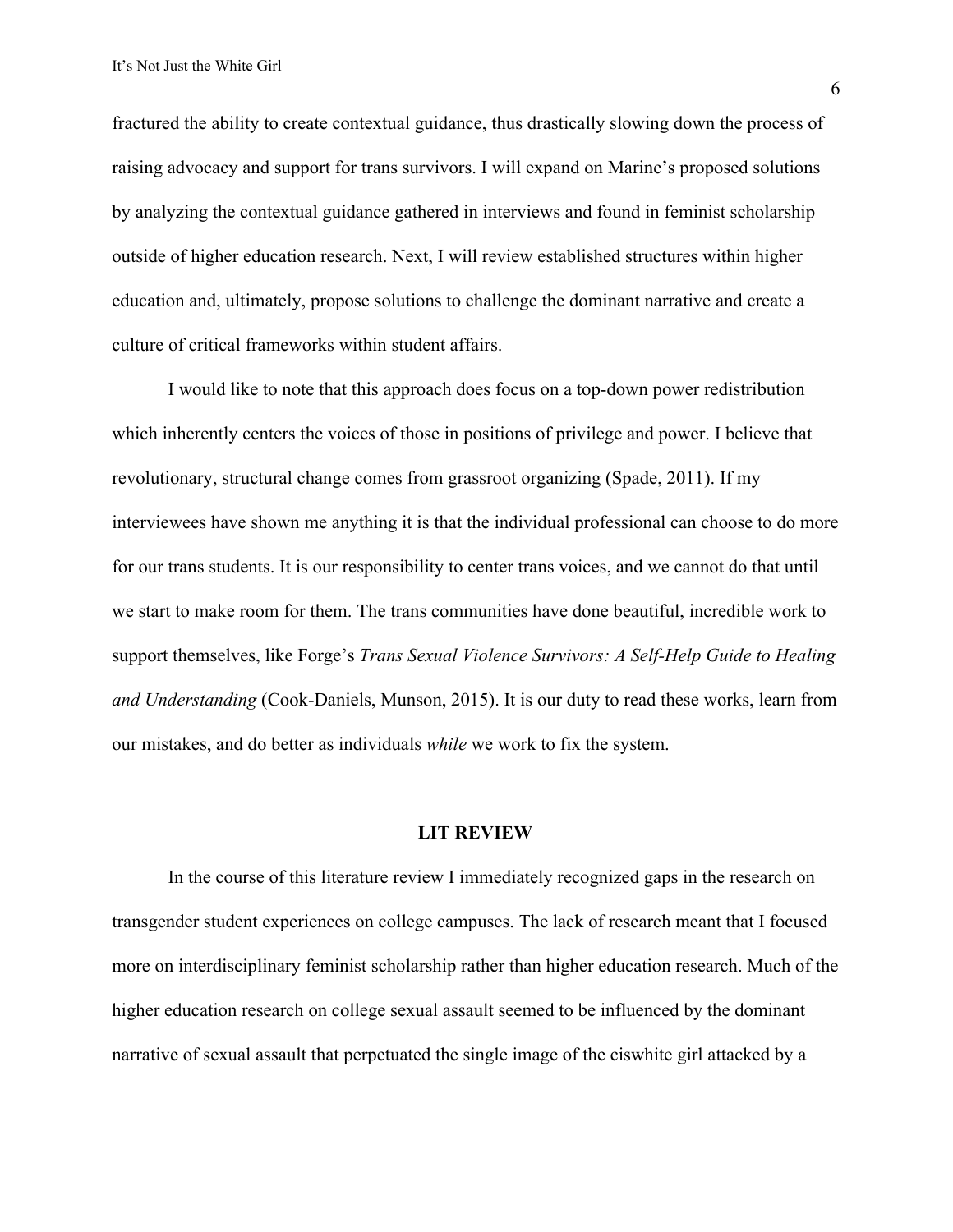cisman. For this reason, the literature I cite in this paper focuses on findings and recommendations from broader research into sexual assault. The higher education research that I have chosen to incorporate either adds to the discussion of where to go from here or provides some necessary context on the current climate of the university setting. One piece of literature blended the two fields by directly considering the needs of trans college students and I will refer back to it frequently.

Outside of the university system, some authors have examined community based prevention methods to create recommendations on how to better support queer and trans survivors (Fountain, Potter, and Stapleton, 2012 and Aguilar, Cherre Palacios, 2017). Generally, these works have recommended a restructuring of support services that intentionally challenges the dominant narrative of sexual assault by centering marginalized voices. Fountain, Potter, and Stapleton (2012) recommend a separate training regarding intervention and prevention training for queer and trans survivors, but not to insulate the different communities from one another. They argue that while the complexities of the queer and trans communities require their own training, other prevention trainings need to provide examples of queer and trans survivors and begin the conversations. Through the casual inclusion of their narratives, service providers can rewrite the general public's imaginary of who may experience sexual assault and what resources they may need.

In order for service providers to begin challenging the public perception of sexual assault, it is these same service providers who must begin to challenge it within themselves and their services. The National Center for Victims of Crime and the National Coalition of Anti-Violence (2010) published a joint policy report reviewing the administration of gender norms in victim

7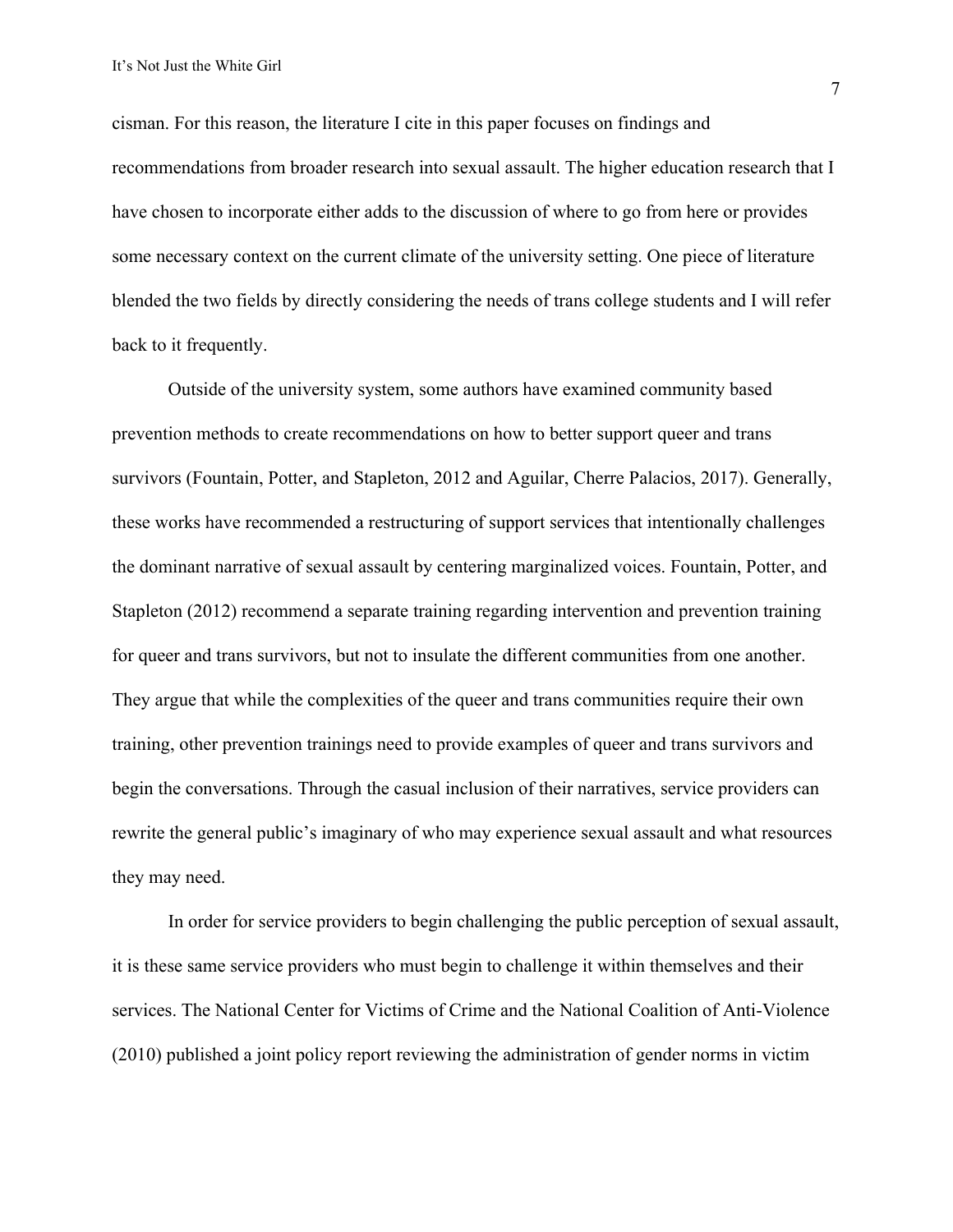assistance programs. Data for this report was gathered by surveying victim assistance employees across the nation. The authors state that agencies "lack outreach to LGBT victims; lack staff LGBT cultural competence training; did not implement LGBT-specific victim services policies and practices; did not collaborate with LGBT-specific service providers; and were under-resourced to correct these barriers to LGBT-specific services" (pp. 9-10). Despite these findings, only 5% and 6% of transgender survivors reported experiencing discrimination when they attempted to access rape crisis centers and domestic violence shelters, respectively (Seelman, 2010). The low statistic of reported experiences of discrimination in victim services may reflect a fear of accessing resources. Past experiences with discrimination in institutionalized settings such as mental and physical health care systems may affect a person's decision to reach out for help again (Cook-Daniels, Munson, 2015).

Policy makers responded to inequities within sexual assault services and passed anti-discrimination laws for transgender people in victim assistance programs. These policies were anticipated to better the services provided to trans survivors (Seelman, 2010); however, they were also critiqued by many feminist scholars. Spade (2011) uses a Critical Race Theory lens to problematize anti-discrimination and hate crime laws. Anti-discrimination policies exclusively target the outright discriminatory actions of an individual person and fail to account for implicit biases or the ways that policies and practices, both on the state and private level, disproportionately impact marginalized people. Instead, he urges that policy as change be executed in a manner that mimics the Miami's Worker Center's 'Pillar of Policy', one of the four Pillars of Social Justice Infrastructure. This framework for change effectively incorporates legislation and grassroots organizing to address the root of oppression and maldistribution of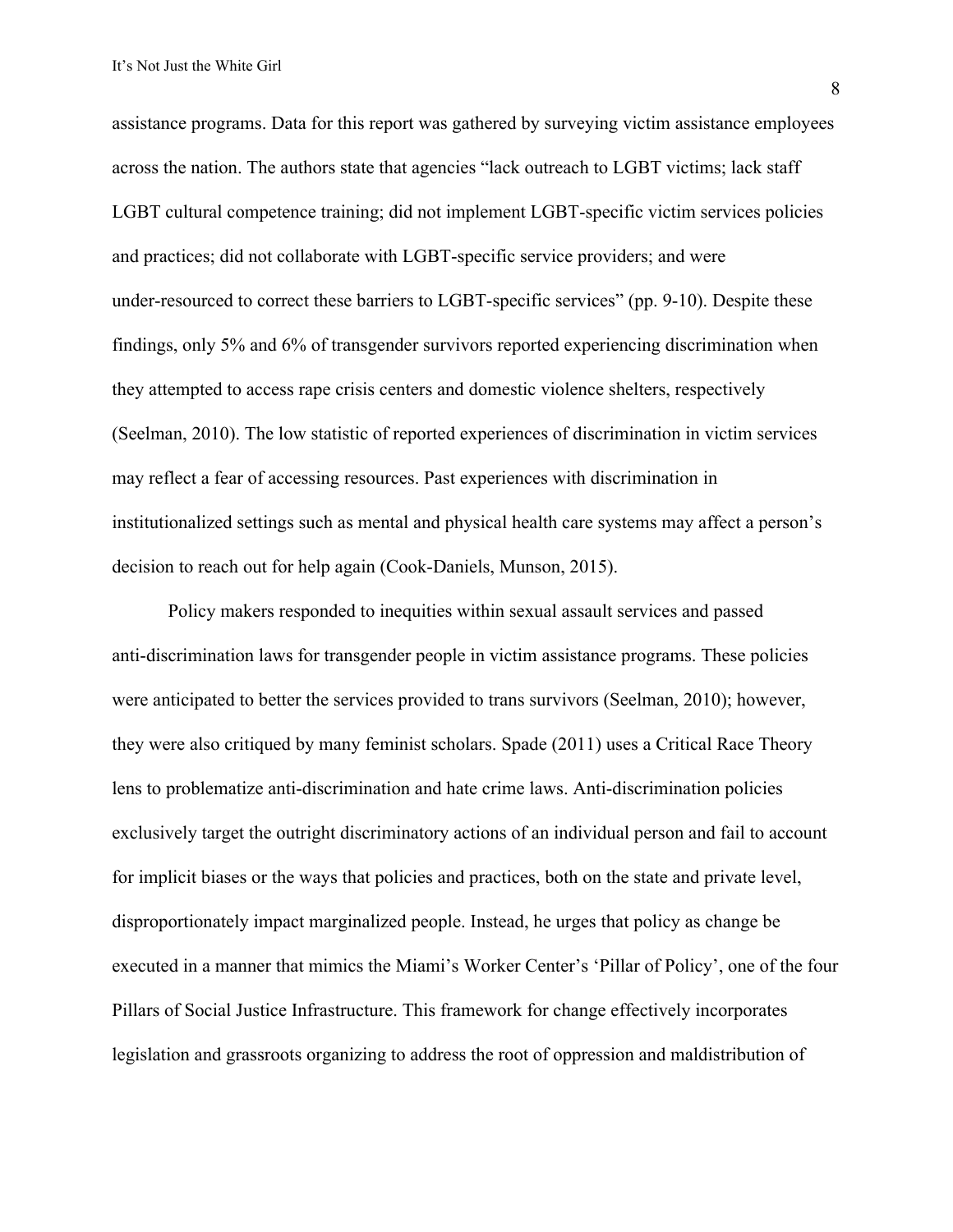resources. As a response to the dominant narrative, authors in *Intersections of Identity and Sexual Violence on Campus: Centering Minoritized Students' Experiences* propose forward movement that is reminiscent of these four pillars. Iverson (2017) addresses policies regarding sexual violence and explores recommendations for approaching the university policies from an intersectional lens. In another chapter, Palacios and Aguilar (2017) cover the other three pillars with their discussion of increasing on-campus support services that address the needs of marginalized communities, preventative education that challenges rape myths, and providing community power through empowering advocate and prevention services.

Spade (2011) cites Alan Freeman's idea of the "perpetrator perspective" as it attempts to construct equality in the law. Spade writes, "The conditions that created and continue to reproduce such immense disparities are made invisible by the perpetrator's perspective's insistence that any consideration of the prohibited category is equally damaging" (p. 43). This is the idea that because no consideration is given to identity groups, the law is now neutral, fair, and completely equal. This colorblind (arguably also difference blind) approach promotes the idea that the work is done, allowing systems to promote equality while still enacting violence upon marginalized communities. It changes language, but not impact, and frequently makes life easier only for the more privileged in the community. In higher education's recent history, there have been legal instances in which policy makers explicitly listed or generally referred to particular identity groups, such as with race in Affirmative Action. Privileged communities who feel as though practices like Affirmative Action negatively impact their opportunities have long opposed these policies. This attack on attempted redistribution may further the incentive to write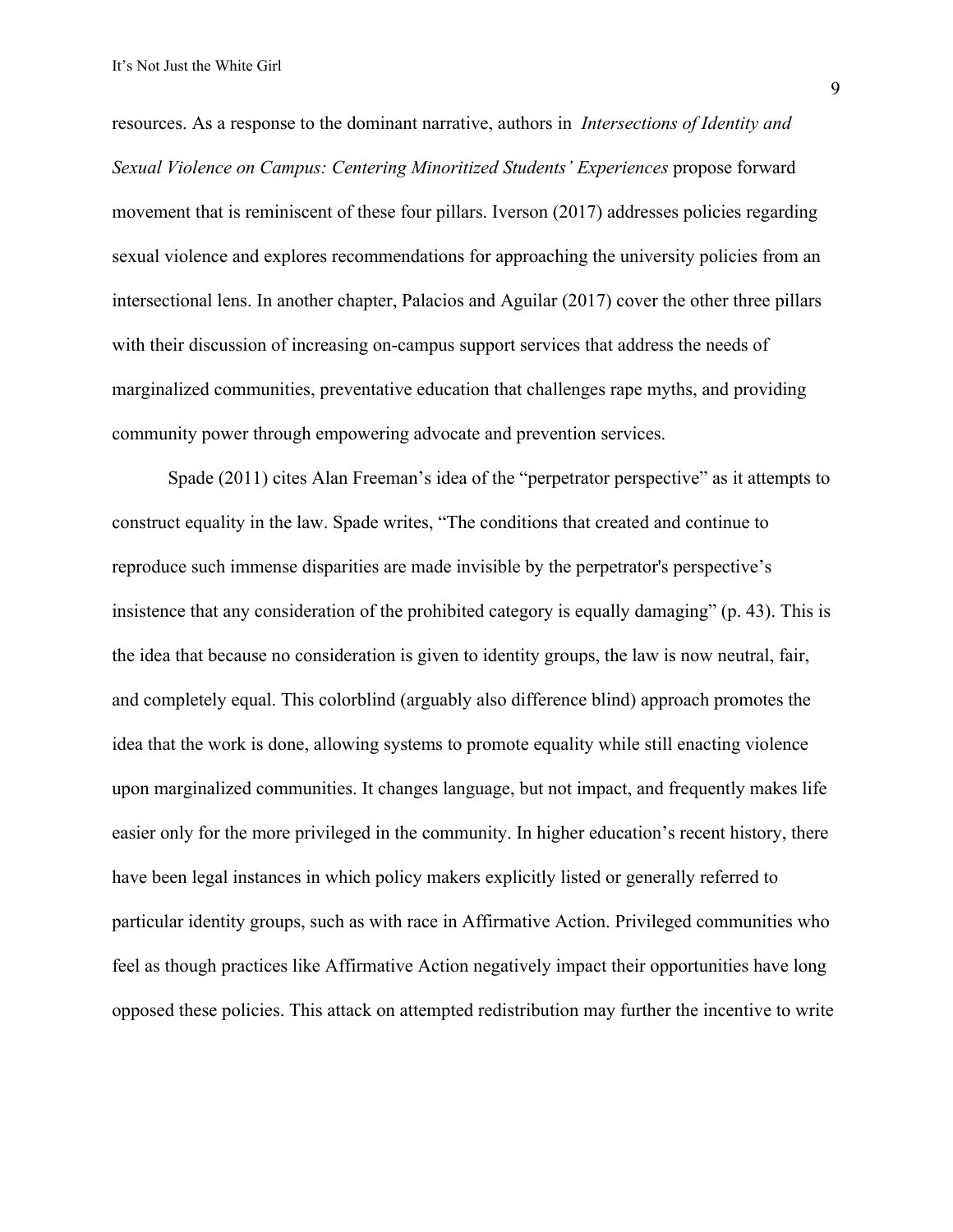policies and recommendations, such as Lake's (2013) approach to higher education law discussed below, that are blind to identity.

Further, Spade (2011) emphasizes the need to focus on the root of problems regarding maldistribution of resources rather than building treatments for its symptoms. Approaches intended to address the root of sexual assault usually result in the creation of prevention trainings and methods that prioritize proactive education and intervention practices. However, Harris and Linder (2017) argue that, due to the dominant narrative and the institutionalization of many of these practices, the prevention opportunities at work now have increasingly become complicit in recreating the problem. Further, they argue that many college-based prevention trainings also take on victim blaming approaches. This is evident in Lake's (2013) example of a female college student who parties too much as needing to assume responsibility in her own risk management for sexual assault. Shortly after this, he writes, "students themselves are usually the best first agents of safety. Colleges can do their part; so must the students" (p. 252). While a student may benefit from taking responsibility for their safe consumption of alcohol, the claim that a female student should party or use alcohol less to protect herself from sexual assault is both victim blaming and reinforcing of the dominant narrative of sexual assault.

Centering marginalized voices has, as of late, become a hot topic in higher education student affairs; however, practitioners seem to struggle with how to apply it in a manner that is actually equitable and empowering (Patton, 2016). Patton analyzes the work universities have done in an attempt to enhance the recognition of community members of color. She finds that these approaches only further emphasize the gap of resources, sometimes proving to recreate it, and tend to focus on the satisfactory feelings white people experience while partaking in these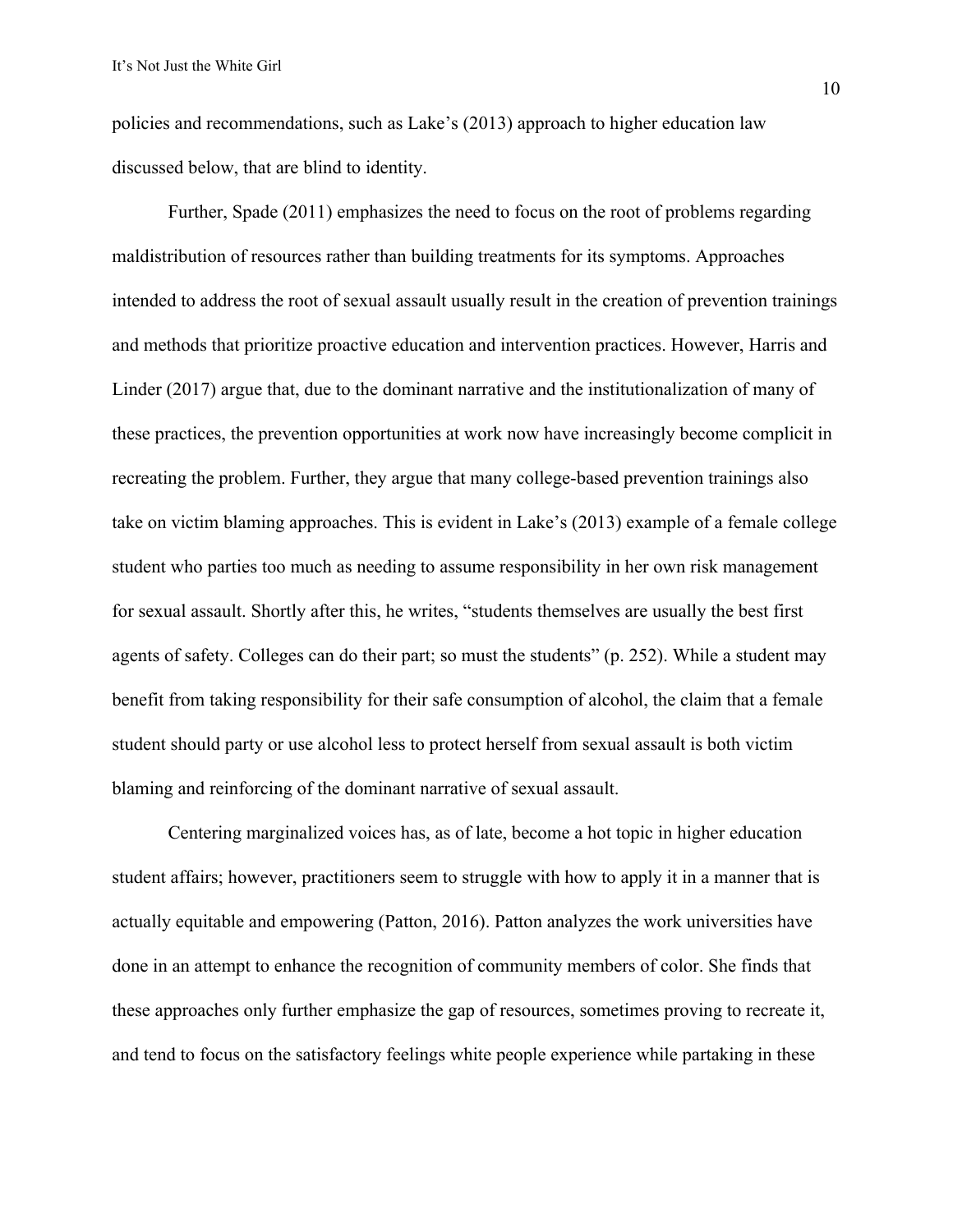initiatives. As a white student affairs practitioner myself, I have seen how this feeling of satisfaction can easily drive the initiatives, focusing on compliance with racial anti-discrimination standards (legal or social) rather than social justice work itself. The fear higher education administrators have of litigation if they are alleged to have fallen short of compliance standards has resulted in

a noticeable shift from prioritizing developmental or educational outcomes to reacting only to meet the basics of compliance and protect the institution from liability… Lost in the race to compliance is attention to learning. (O'Bannion, 2018, pp. 160-161) O'Bannion argues that this fear was built from a lack of clear standards and expectations, which has born what Lake titled the "Compliance University," or a university focused solely on checking compliance boxes.

Lake (2013), a higher education legal scholar, identified the facilitator university as both the response to the compliance university and an assessment of higher education's current legal landscape. This structure is unique in that it shares responsibility for student behavior with the student. University officials must be accountable for the demographics of their student body, assess possibility for risk, and offer an educational framework to hopefully litigate any risk before it happens. While this structure appears to prioritize student development opportunities with the secondary goal of offsetting university liability, make no mistake that risk management and the protections this offers the school are the primary focus of a facilitator university. Interestingly, Lake's sole mention of cultural diversity builds to his argument that student populations are no longer generalizable and the university recognizes the "*tendencies* of its populations but ultimately seeks to empower students" (p. 259). Guidance like this, on the surface, may appear as knowledgeable of cultural equality, but offers the very real implication of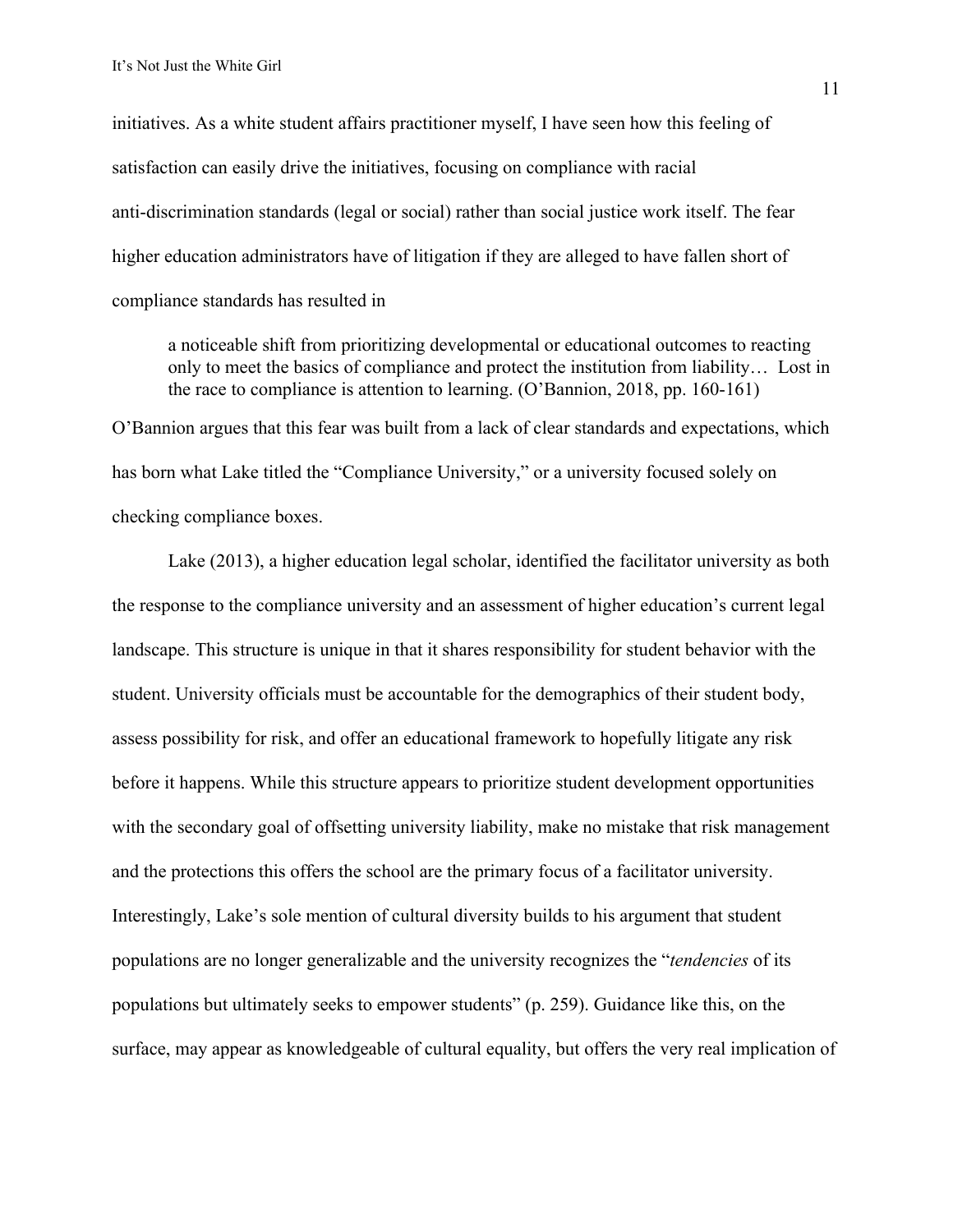prejudices in risk assessment and management. This calls back to Spade's (2011) use of the perpetrator's perspective and his argument of the failures of anti-discrimination policy which both allow practices that appear to be color- or difference-blind to remain unchallenged.

Sidestepping identity while recommending a process that would ideally be more equitable for students creates ambiguity that is difficult for practitioners to break down, thus becoming more difficult to apply. Even higher education literature that dares to name inequities in the field struggles to identify contextual responses to the issue, or even recreates identity-blindness in recommendations (Ingarfield, Monohan-Kreishman, 2018). Ambiguity defies the basic principle of adult learning theory which states that adults:

are interested in approaching tasks directly related to their occupation. To thrive in most learning environments, they must be clear on how each lesson fits into their goals for self-advancement (The Principles of Adult Learning Theory, n.d.).

If critical work on how to better support services for trans students is only found in scholarship that assesses community organizations rather than education organizations, a student affairs practitioner may not be incentivized to parse through this knowledge. However, the lack of clarity in identity-blind recommendations may similarly disengage the practitioner, leaving nowhere for them to go to receive guidance.

#### **METHODOLOGY**

In order to gather data on the experience of trans college students wishing to report their experience with sexual violence, I elected to do semistructured interviews with higher education professionals. Semistructured interviews, when used in conjunction with an interview guide, allow for a set agenda, yet offer space for adaptation based on the answers provided by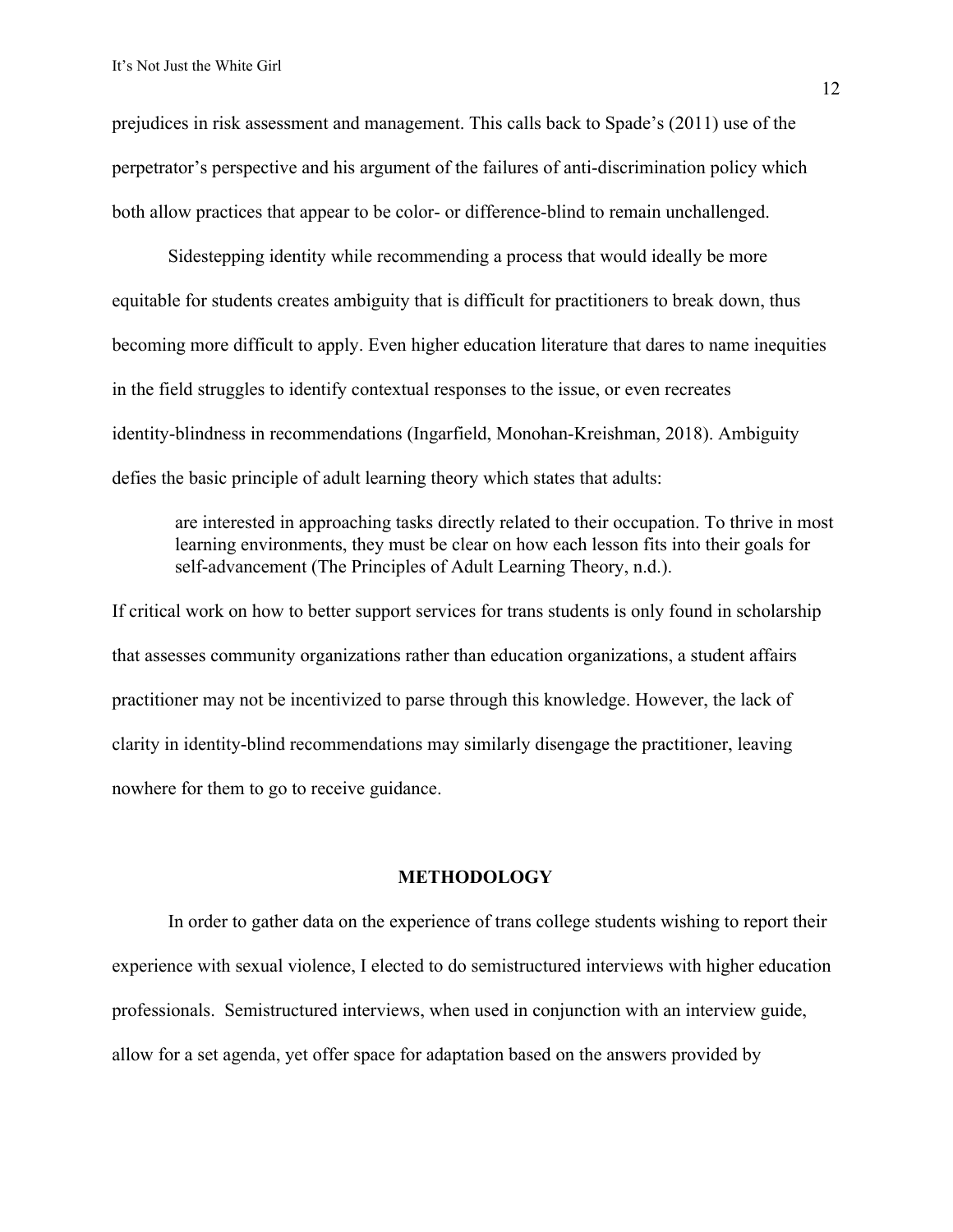interviewees (Hesse-Biber, 2014). Since adequate background knowledge could be gathered prior to interviews, I decided to create an interview guide that immediately focused on the data I was hoping to gather. I began the guide with an overview of the process each professional underwent when working with students and then focused on considerations for identity-specific support.

After receiving Institutional Review Board approval, I began the process of selecting university sites and interview pools. The choice of particular universities initially began as a desire to compare and contrast particular variables within institutional characteristics. Ultimately, I elected instead to broaden the pool of professional positions represented. I decided upon this as my research question aims to describe the general application of support services and the ways higher education professionals support trans people.

The one restriction placed on this interview pool, however, was as follows: interviewees must currently hold a position that, per the job description, is defined as intentionally working with student survivors of sexual violence on a higher education campus The word "intentionally" is meant to highlight the nuances of mandatory reporting, establishing an *unpredictable* relationship with student survivors, rather than positions such as conduct investigators or Title IX coordinators through which a job description would establish a *predictable* and *consistent* relationship with student survivors. This selection process was originally intended for positions within the adjudication process on college campuses, such as conduct investigators, hearing officers, campus police officers, and any campus affiliated medical providers. Upon further reflection, instigated by Spade's (2011) critical lens towards anti-discrimination policy, I began to ask myself whether white supremacist roots might be complicit in an approach focused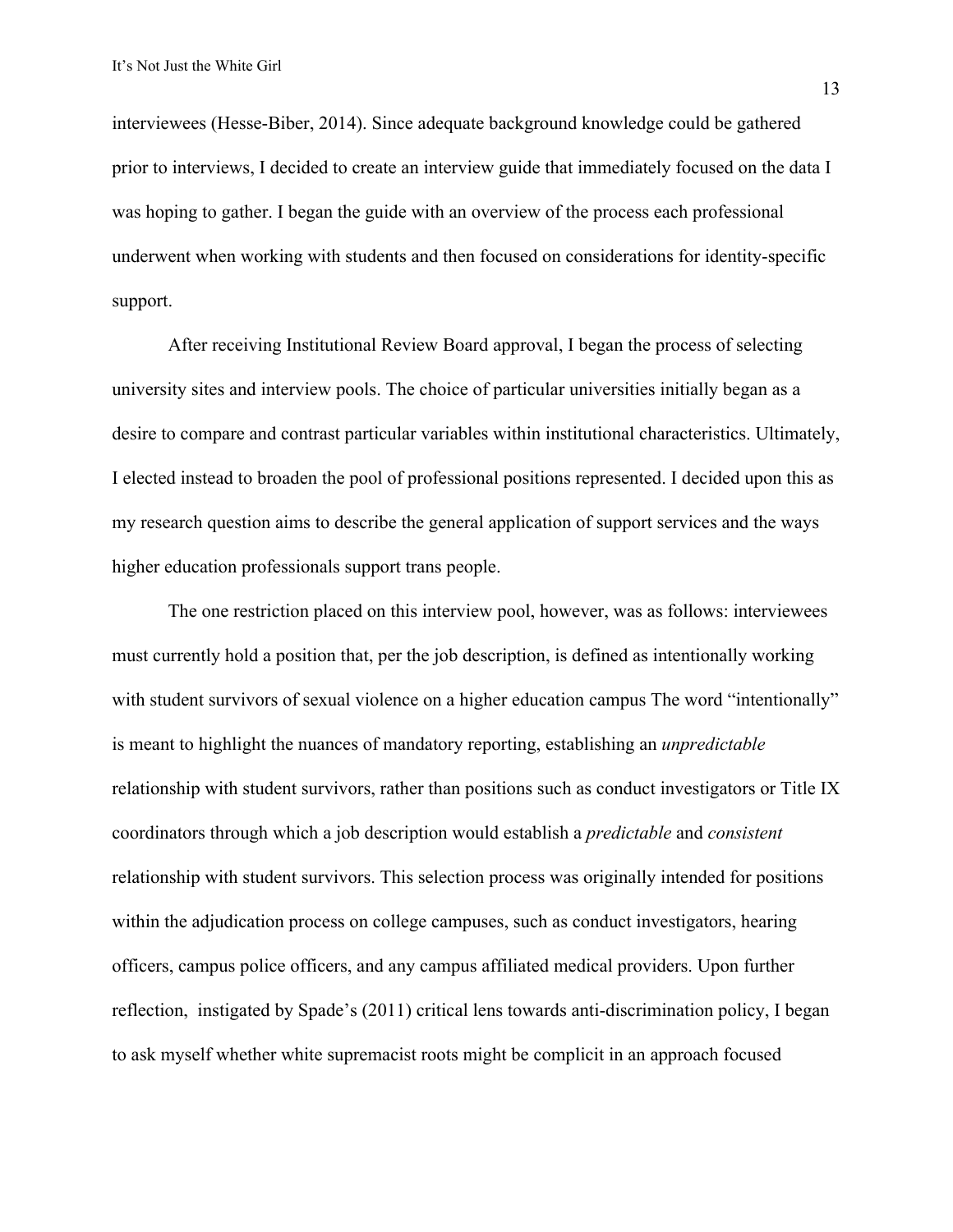entirely on public policy. Thus, I expanded the interview pool to include other professionals in community-based support services, such as campus-based confidential advocates.

The selection process resulted in my interviewing nine current professionals on college campuses across the nation. While I had originally intended to interview a higher number of professionals, the window for this process coincided with Sexual Assault Awareness Month. As such, the professions whom I had hoped to interview were at capacity with other events and subsequently unable to participate. The final interview pool consisted of conduct officers, Title IX coordinators, campus police officers, confidential advocates and LGBT support specialists. A few of the professionals held multiple position titles that fit under more than one of these categories.

Upon analysis, several themes emerged from the interviews. I utilized these themes to develop eight different categories of analysis, or codes, and from this to create recommendations to better support trans survivors. The codes were as follows: Title IX process, Title IX critiques, instances of systemic control, active policy working in conjunction with Title IX, identity-specific support, the choice to use complainant versus survivor as labels, areas professionals would like to do more, and where to go from here. Each instance of these codes were compared to one another and used to form the analysis section of this paper and develop three recommendations I present in the conclusion. These recommendations were built with the foundation of adult learning theory in mind. It is my hope that offering more accessible recommendations will result in a higher rate of trans-specific support. I will send the report of these findings, along with my own policy recommendations, to those professionals across the nation who were kind enough to spend time talking with me.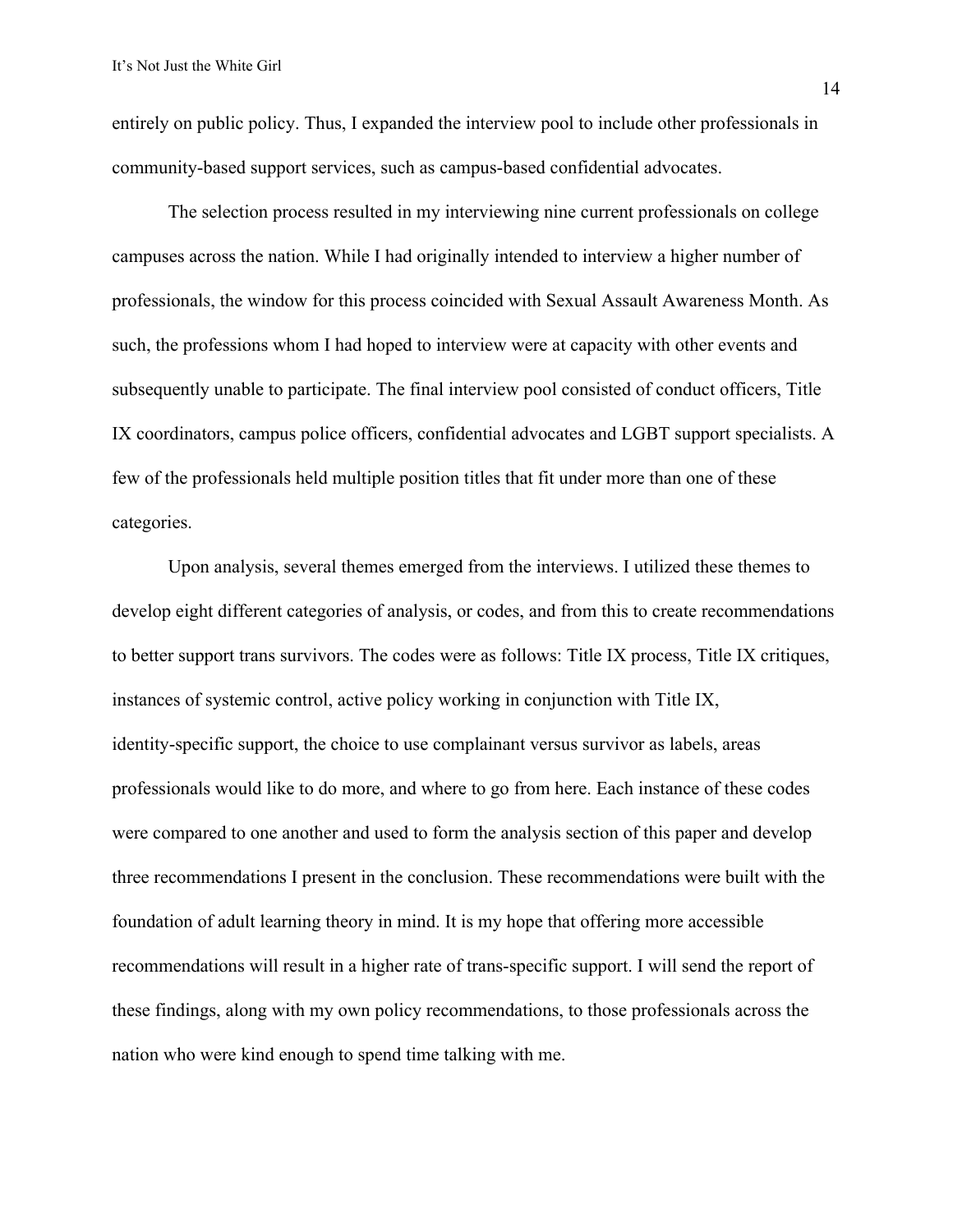Throughout the process of this paper, I have had to critically consider my positionality as a white, cisgender woman. I felt it very important to be mindful about which voices I was highlighting and how I was doing so. Due to limitations with interview pools and the nature of the topic at hand, I was incapable of conducting interviews with transgender survivors who went through the process of reporting in a higher education institution. I ultimately decided to design my project plan for this thesis so as to focus on the voices of higher education professionals, what they are doing to center trans experiences, and where the field as a whole could be going further. Due to my position as a current student affairs student employee and aspirations to continue in this field professionally, there are times where I am biased towards the institution of higher education and am probably also rendered complicit to its harmful structures. Further, my own positionality worked in very complex ways due to my conflicting student employee positions in residence life and Dean of Students office. Working in the Dean of Students office means that I interact with and am mentored by professionals overseeing the conduct processes on a daily basis. This has established a particular trust in the system and the employees behind adjudication decisions. Alternatively, as a Resident Assistant and Academic Mentor, I also have provided first responder support in cases of sexual assault and domestic violence. I have been the person to whom students come with feelings of malaise regarding the system and have felt anger when the cases did not go the way we felt they should have. It is a back and forth that requires constant awareness.

#### **FINDINGS + ANALYSIS**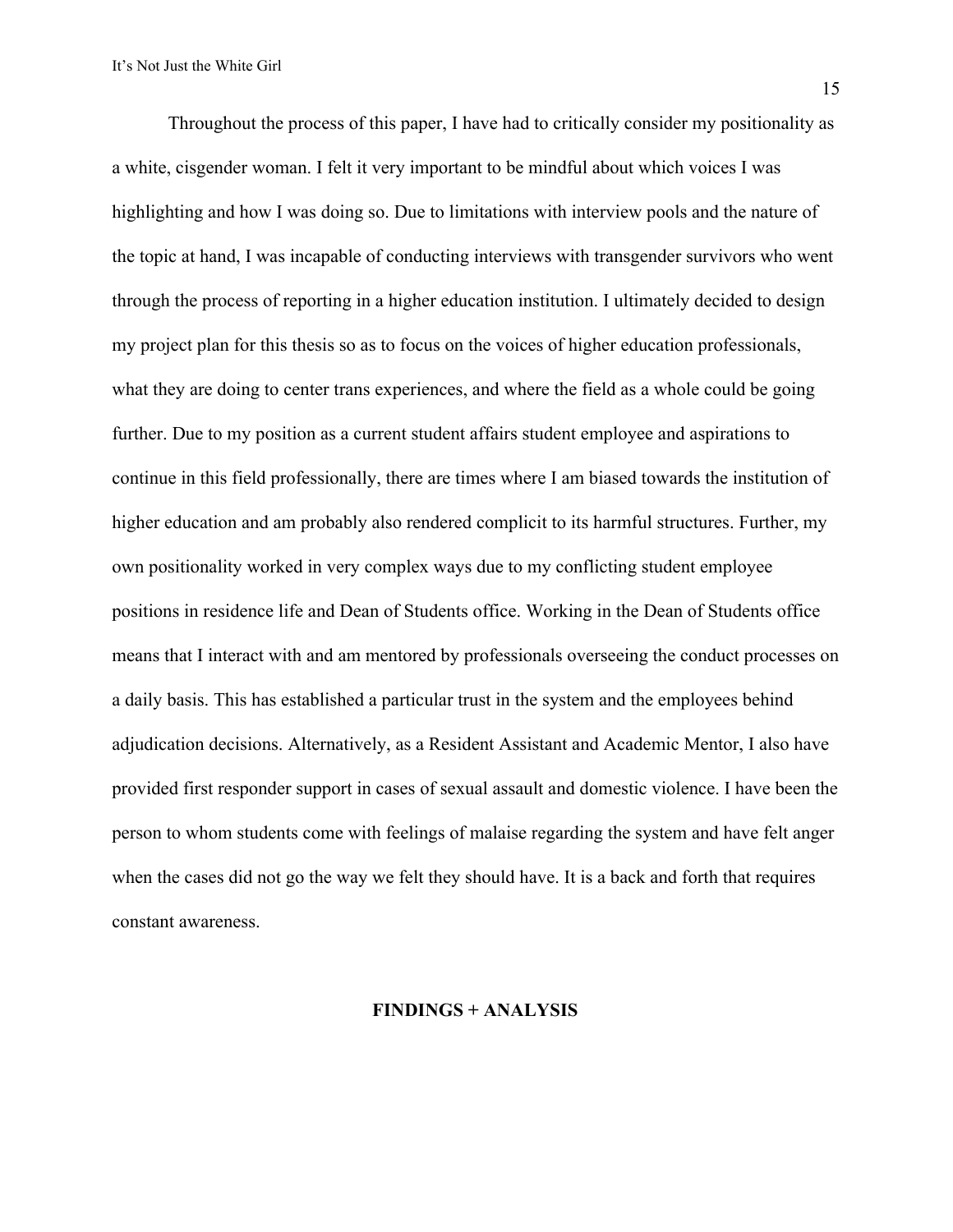Three major themes emerged from the analysis: trans-specific support, survivor agency, and approaches to policy. In the first section, I discuss the theme of trans-specific support and explore the practices that higher education professionals employ and transgender anti-violence organizations recommend. In the section on agency I explore the desire of interviewees to retain survivor's agency while they grapple with a system that very easily takes it away. Lastly, I examine the varying opinions across interviewees, and sometimes within an indivdual, on policy and its effectiveness for supporting marginalized students receiving support for sexual assault. Collectively, these findings demonstrate that the majority of the support for trans students is being done through retroactively adapting Title IX to increase its consideration of marginalized students.

#### *Trans Specific Support*

The separation between support services and conduct processes was the most prominent finding upon my analysis of the interviews. In the Title IX-dictated, conduct-related work, professionals in positions from Title IX coordinators to hearing officers commented that they were limited in their ability to support marginalized identities. Seven of the respondents worked in this particular area of higher education and all seven highlighted that identity-specific support came from the resources that advocates and counselors could offer. Confidential advocates are not dictated by compliance standards and typically develop a relationship with survivors that allows them to recognize the ways the assault interacts with their positionality. Title IX's focus on gender as an insulated identity has created a process that lacks a necessary intersectional lens.

In response to the lack of consideration for the complexity of identity, one conduct officer developed a very unique relationship with the confidential advocates. She said that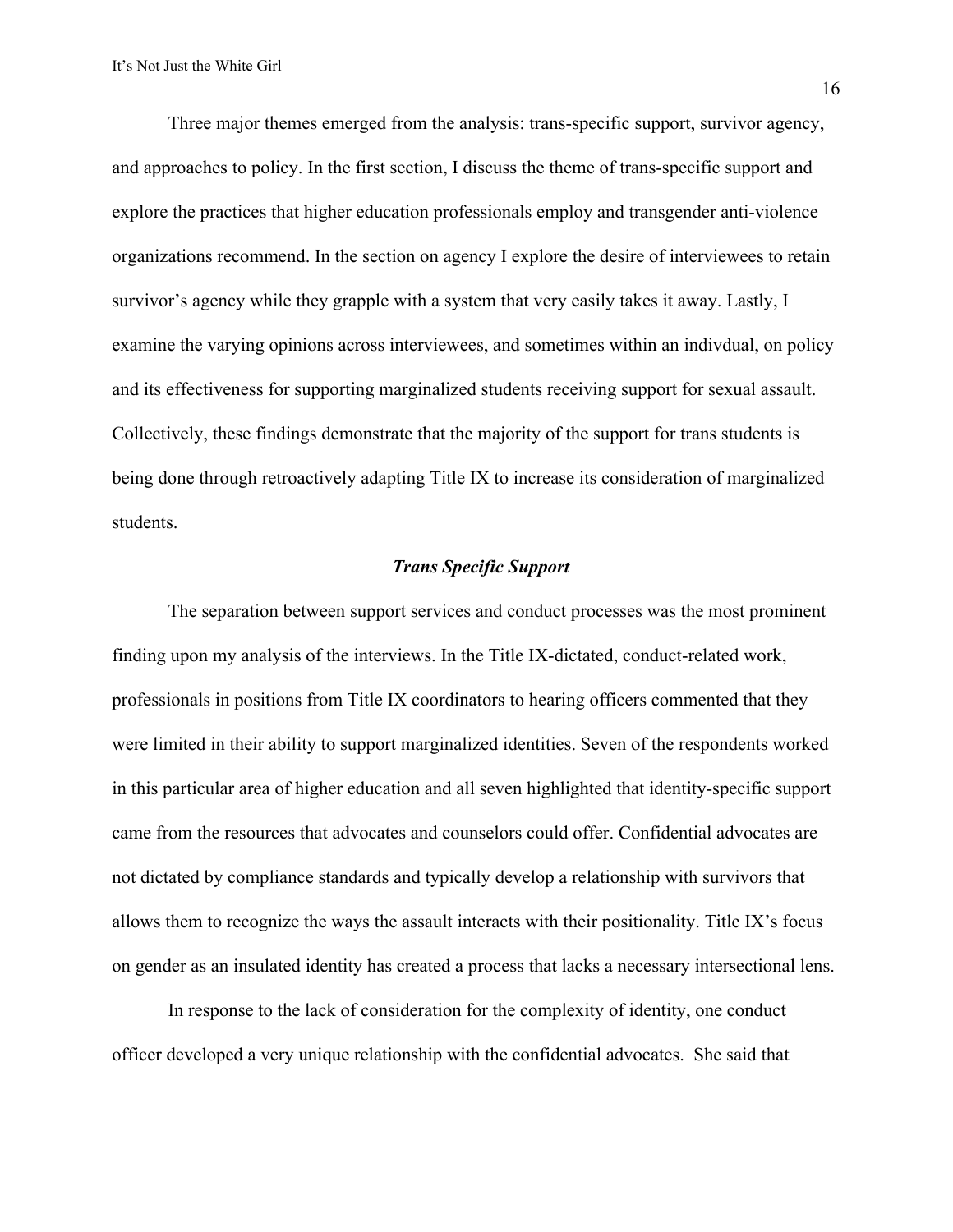confidential advocates "help [survivors] advocate for their various intersectional identities in a way that's impactful and that I can hear because I can be tone deaf sometimes like I am missing a piece... I'm trying to think of an example. 'I need to be able to go into this room at this particular time because that's a huge part of my religion. It doesn't have anything to do with our relationship but I can't go there because [the perpetrator is] next door and it makes me feel apprehensive.'" The survivor in this example was Muslim and attempted to access a prayer room. The conduct officer was only able to recognize and consider this particularity while making sanctions when the advocate helped the survivor express the need. In this relationship between advocate and conduct officer, not only was the advocate a resource to offset some of the pressure the survivor may feel to advocate for themselves, but also served as an equal throughout the process. The advocate offered a lens through which the conduct officer could correct implicit biases in order to remain accountable to the needs of marginalized survivors. The advocate's role also offered the survivor a way to share their story without putting so much of the onus on the survivor to speak for themselves, which was a recurring concern brought up by interviewees across all positions.

Two conduct officers said that they were aware of the need for better resources geared towards marginalized survivors and offered critiques regarding preemptive approaches to do so. One challenged the possibility of pre-planned resources for survivors with marginalized identities. She argued that it could be problematic to assume that because someone may have a certain marginalized identity we can predict what resources they will need. Instead, she pushed for the "ask them" approach in which the conduct officer takes the time to learn the individual story of this student to understand how the sexual assault affected them. This approach would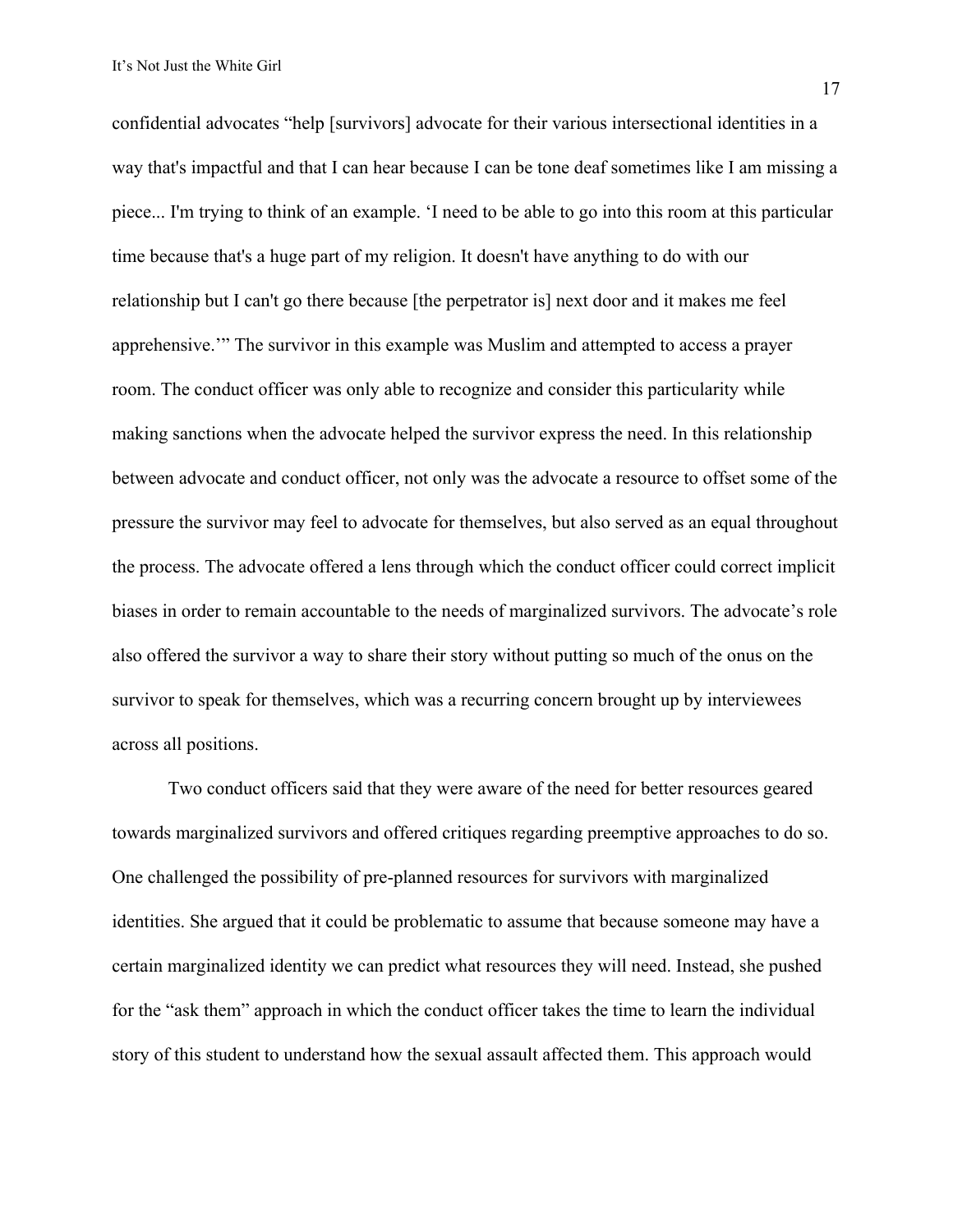allow for the student to understand how some identities may have been impacted more than others. It is an opportunity for a student to claim agency over their identities and their experiences after so much of their agency was stripped of them. Another conduct officer worried that resources planned in response to a general need of one particular group of people may limit the ability for service providers to imagine people of other marginalized identities also benefiting from it. She provided the example that many white students were able to afford legal representation through the process while students of color rarely were able to do so. She argued that, even so, being white does not mean they should be overlooked in resources for legal representation. Students may face similar barriers to access if they come from poor or working class backgrounds or may have limited funds due to being cut off from family after coming out as queer or trans. In this framework, the resource would be developed based off of a recognized community need and then offered to all survivors.

According to my interviews with higher education professionals, the struggle that many face when supporting transgender survivors proves to be a reflection of the dominant narrative, small populations of trans students, *who* is imagined by the dominant narrative to experience sexual assault, and therefore *who* is allowed access resources. When I asked the queer and trans support specialist about barriers to equitable resource distribution, he cited the small population of trans students. Administrators lose sight of student support in favor of a more business-like model which causes them to be hesitant towards allocating their limited resources to small populations. The confidential advocate, the support specialist, and two of the conduct officers said that obvious support from the university as a whole, not just through survivor support systems, would increase trans survivor's desire to report their experiences. Demonstrating trans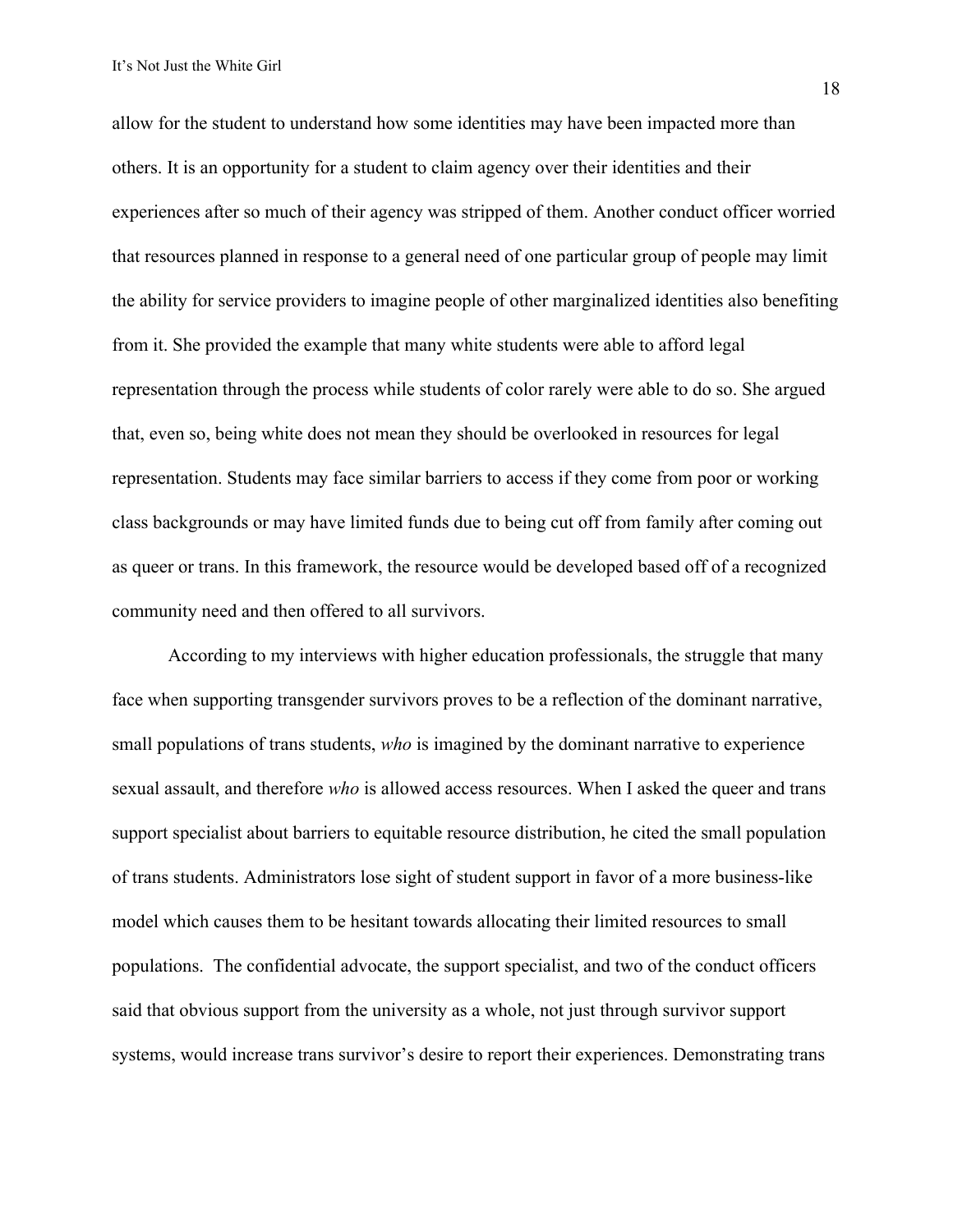competency on a larger scale could show trans college students that both the support and reporting processes would be more skilled in appropriately responding to their experience. Many universities have started this work through opening resource centers or instituting trainings like Safe Zone, an online resource that provides curriculum for LGBT allyship trainings, or contracting with Green Dot, an organization that provides college campuses resources for sexual assault prevention founded in social justice efforts.

Through my analysis of the interviews, examples of how the dominant narrative affects trans college students emerged. The two interviewees in queer and trans identity support positions mirrored much of what I found in the literature regarding the dominant narrative of sexual assault as it promotes images of the cisgender white girl assaulted by a cisgender man. Both argued that this narrative sometimes stripped queer and trans survivors of the agency to even understand their own experience. In many cases, this narrative also affected survivor's ability to reach out and receive help because support systems were built with this dominant narrative in mind. When trans survivors are able to identify their experience and seek out support, their identity as a trans individual is not accounted for by the professionals tasked with supporting them. One of the confidential advocates said, "I worked with a [trans] student who went through reporting with [campus police] and the student described their body using a certain set of terms and in an effort to seek clarity and understanding the investigator asked questions that triggered the student around their body dysphoria and really harmed the investigation and the students trust in that system." Additionally, a queer and trans support specialist and the confidential advocate discussed the way a Sexual Assault Nurse Examiner (SANE) may prepare for a SANE exam based on the listed gender identity on a form. The nurse may prepare for a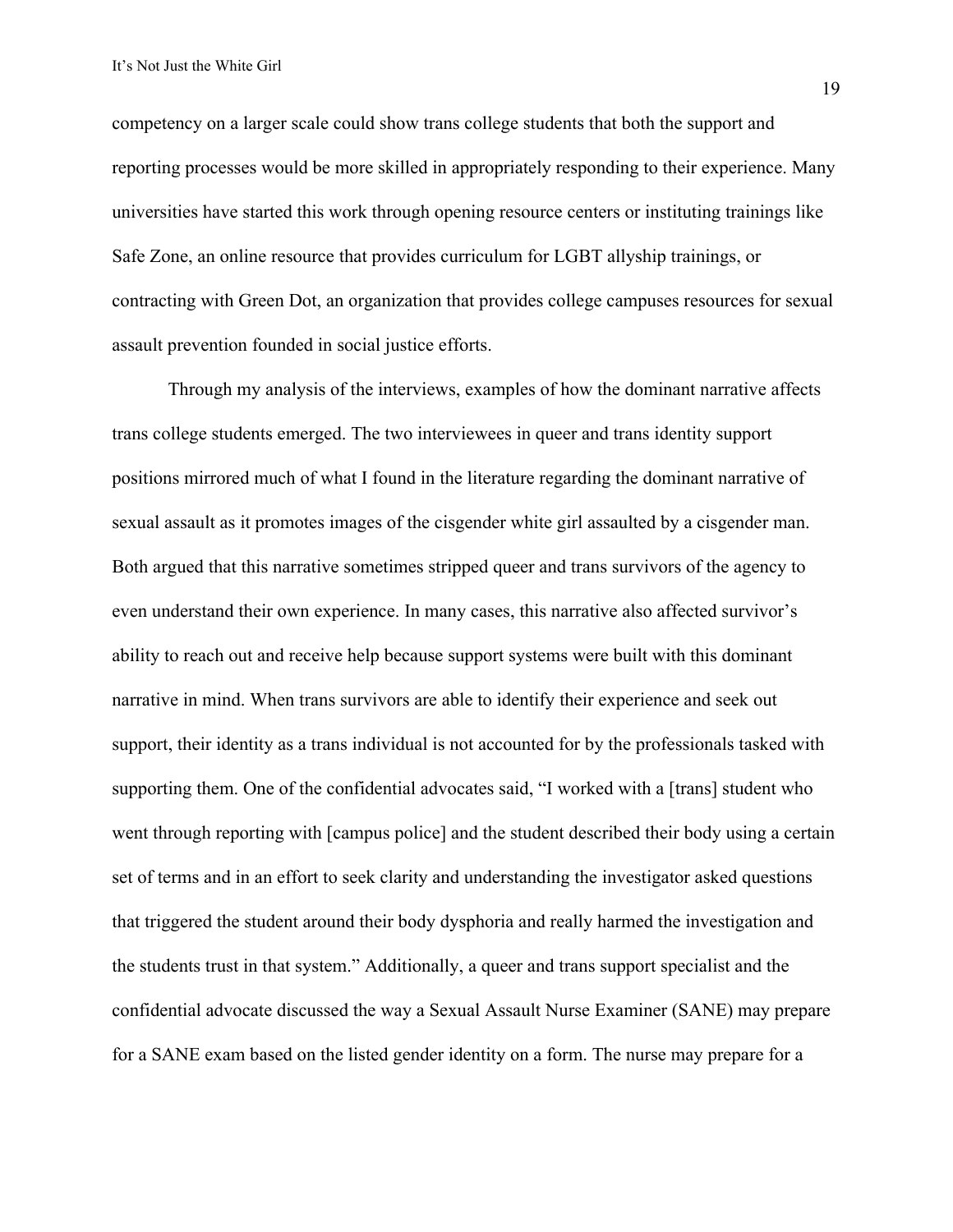particular set of body parts which may create similar possibilities for body dysphoria. In both examples, the reporting student was able to access resources only to have staff and support processes not know how to account for their trans identity. Trans-incompetence such as this causes harm that can increase the risk of, or directly cause, retraumatization.

The most important thing I gathered from interviewees' accounts were the variety of insights these professionals have collectively developed to support their work with transgender survivors. Aside from the two interviewees who work in queer and trans support services, the interviewees overall displayed uncertainty in how to best support trans survivors. Three professionals agreed to an interview with the caveat that they had never worked with a trans survivor (which was the second most common reason for people to turn down interview requests, the first being the overlap with Sexual Assault Awareness Month). All nine interviewees expressed that more needs to be done for trans survivors and two even stated that these interviews had them considering what more could be done. Despite this, all nine interviewees also had developed important practices to better support the trans student population.

Those in queer and trans support services and confidential advocacy discussed the importance of listing trans specific resources, both on and off campuses. This looked like revising mass-produced resource lists to include trans-specific resources, along with resources for other marginalized communities. One confidential advocate explained their process for connecting survivors to resources: "I'll ask about their identity a little bit and see if that's an important consideration for them when discussing possible support services and resources for them." This approach accounts for intersectional identities in that a survivor is provided the agency to claim which identity, or identities, feels most relevant in the moment to receive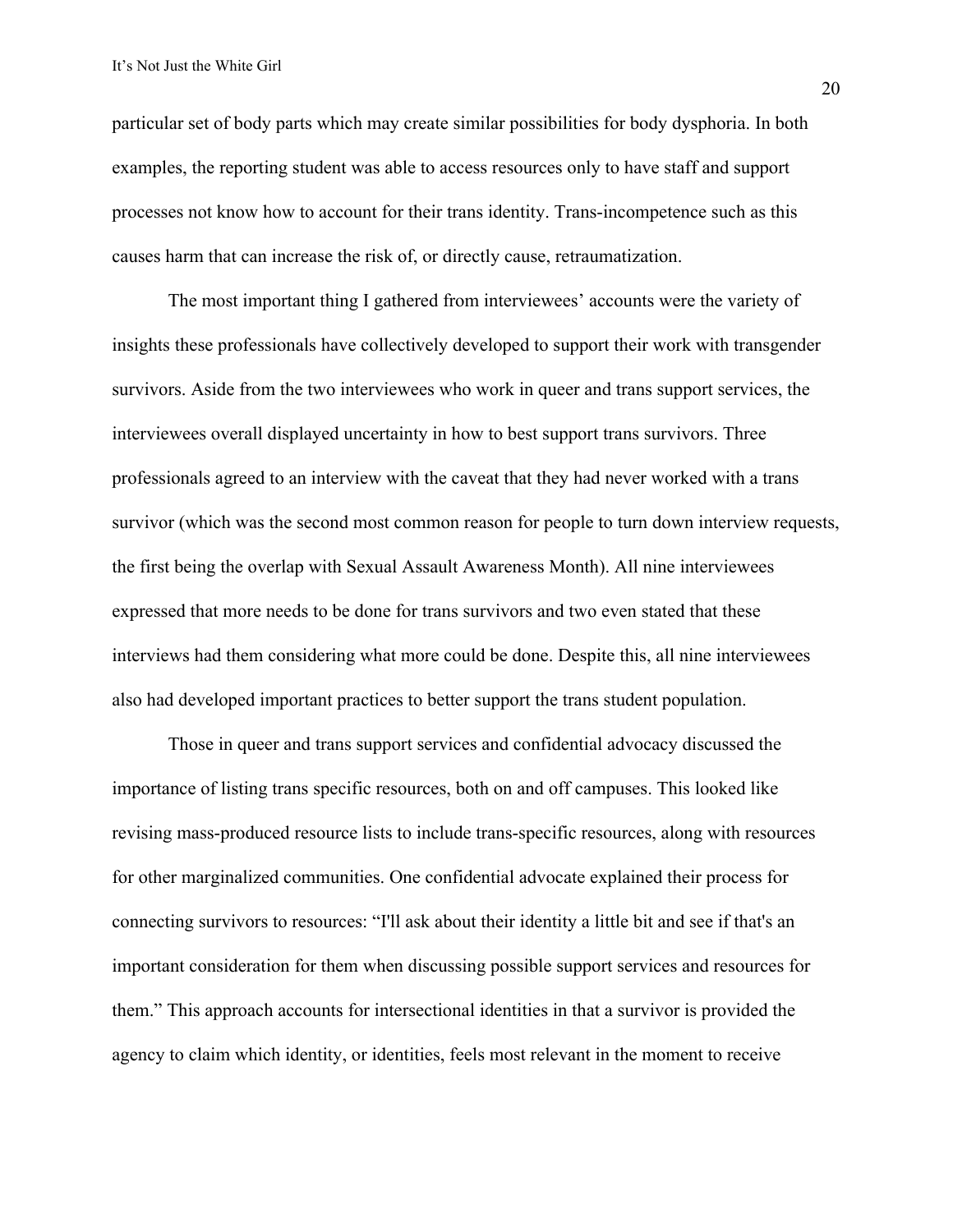specific support. The same advocate also emphasized the importance of setting realistic expectations for identity specific support through an evaluation of pros and cons. Additionally, Marine (2017) and one of the queer and trans support specialists both complicated the placement of sexual assault resources within a gendered facility such as women's resource centers, an approach utilized across the nation. A Title IX coordinator recognized this issue herself and discussed her prioritization of a confidential advocate located within LGBT resource centers who had particular knowledge and training around the needs of this group.

All four Title IX Coordinators identified the limits of Title IX in offering support to survivors. These professionals frequently discussed the current proposed guidelines and its recreation of the criminal justice system during investigations into alleged violations. Many marginalized communities, especially people of color and trans people of color, are disproportionately targeted and are frequently victimized by criminal justice procedures. The shift in policy could further limit the safety and desire of students in these communities to reach out for support. All four of the Title IX coordinators also brought up the pressure they experience to remain completely neutral. One of the coordinators even shared an anecdote she had heard about another coordinator who was found to be biased during a Title IX lawsuit because they had "something in their office about Sexual Assault Awareness Month or believing a survivor". Despite this concern, Title IX coordinators proved very knowledgeable about the needs of marginalized survivors.

#### *Agency*

When interviewees discussed what they wanted to improve regarding Title IX, retaining the agency of survivors was the most prominent concern. Respondents identified agency as the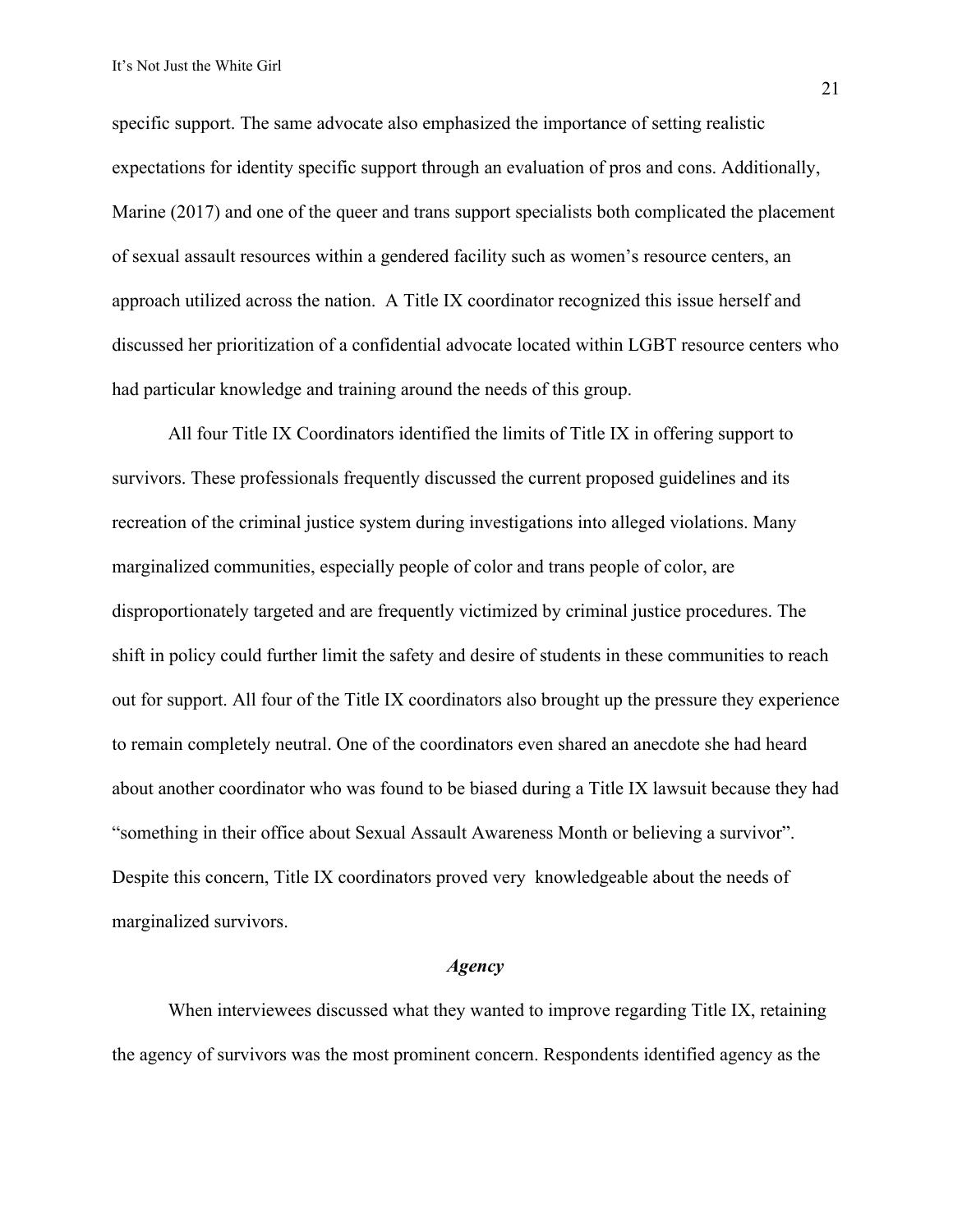largest barrier to offering students support. The current system requires survivors to reach out and speak about their experience in order to receive any help. This is a step that necessitates a lot of emotional energy and may prevent a student from reporting. Multiple conduct officers knew this was the biggest problem they had with Title IX, but were unsure how else to structure support services. A Title IX coordinator took that as initiative to provide numerous confidential advocates in a variety of identity-specific spaces. Interestingly, the campus security officer cited a number of practices his department utilized to increase feelings of agency such as coming to the survivor so the survivor may remain in a space they feel safe, holding off on information gathering until the survivor was offered and provided support from advocates or personal support systems, and allowing the survivor to lead the reporting. Many of the interviewees, however, were grappling with this idea of agency in a much more general sense throughout the entire process and named school-specific variables that took this agency away, such as high rates of institutional betrayal, large populations of online students, and low funding for confidential advocates.

Additionally, the confidential advocate, the support specialist, and the campus security officer aligned with much of the literature in recommending practices that do not put the responsibility on the trans survivor to advocate for their own needs. While the other interviewees did not necessarily state this outright themselves, much of what they advocated for and many of their individually developed practices exemplified this. For example, the interviewees allowed the trans survivor to be the first to identify their own body parts. Doing this respected the term that the survivor feels comfortable using, lowering the chances of triggering body dysphoria, and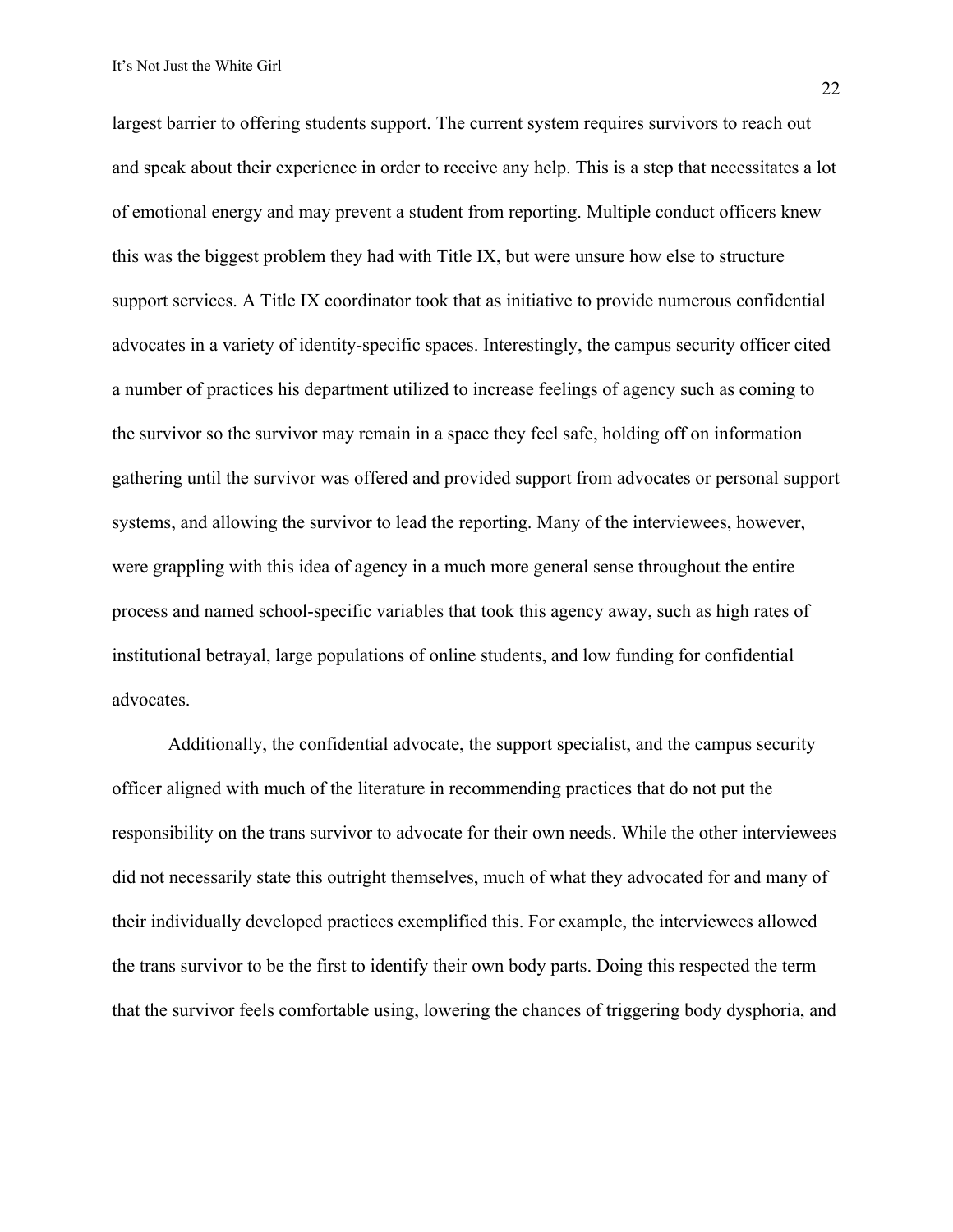subsequently the chances for retraumatization. Asking for pronouns and preferred name was another key, yet simple, practice employed by interviewees.

Beyond the use of language, the support specialist and the confidential advocate discussed the importance of allowing survivor autonomy over what resources they access because of the high rates of trans incompetency in these services. It is important to allow space for this, even if you as the professional know that a particular resource is trans competant (Cook-Daniels, Munson, 2015). Many of these services are small parts of a larger system in which trans students have experienced transphobia and trans incompetence. This may be especially pertinent for transwomen, trans survivors of color, undocumented trans survivors, or trans survivors with disabilities (Seelman, 2015). Seelman writes, "In general, those with other marginalized identities tend to experience increased risk for unequal treatment related to their transgender or gender-nonconforming identity" (p. 318). Since many campus support services are housed within individual identity resource centers, like an LGBT resource center or a multicultural resource center, possibility for transphobia, racism, or ableism cannot be ignored. Similar to the Title IX coordinator who employed a confidential advocate through the LGBT resource center, advocates should also be employed in other centers. Additionally, these resource centers need to establish strong connections between cousin centers and incorporate intersectional practices within themselves.

#### *Policy*

Professionals across all positions expressed conflicting feelings about the use of policy to better support marginalized students, and a few held conflicting feelings within themselves. Five of the respondents echoed Spade's (2011) problematization of addressing discrimination and

23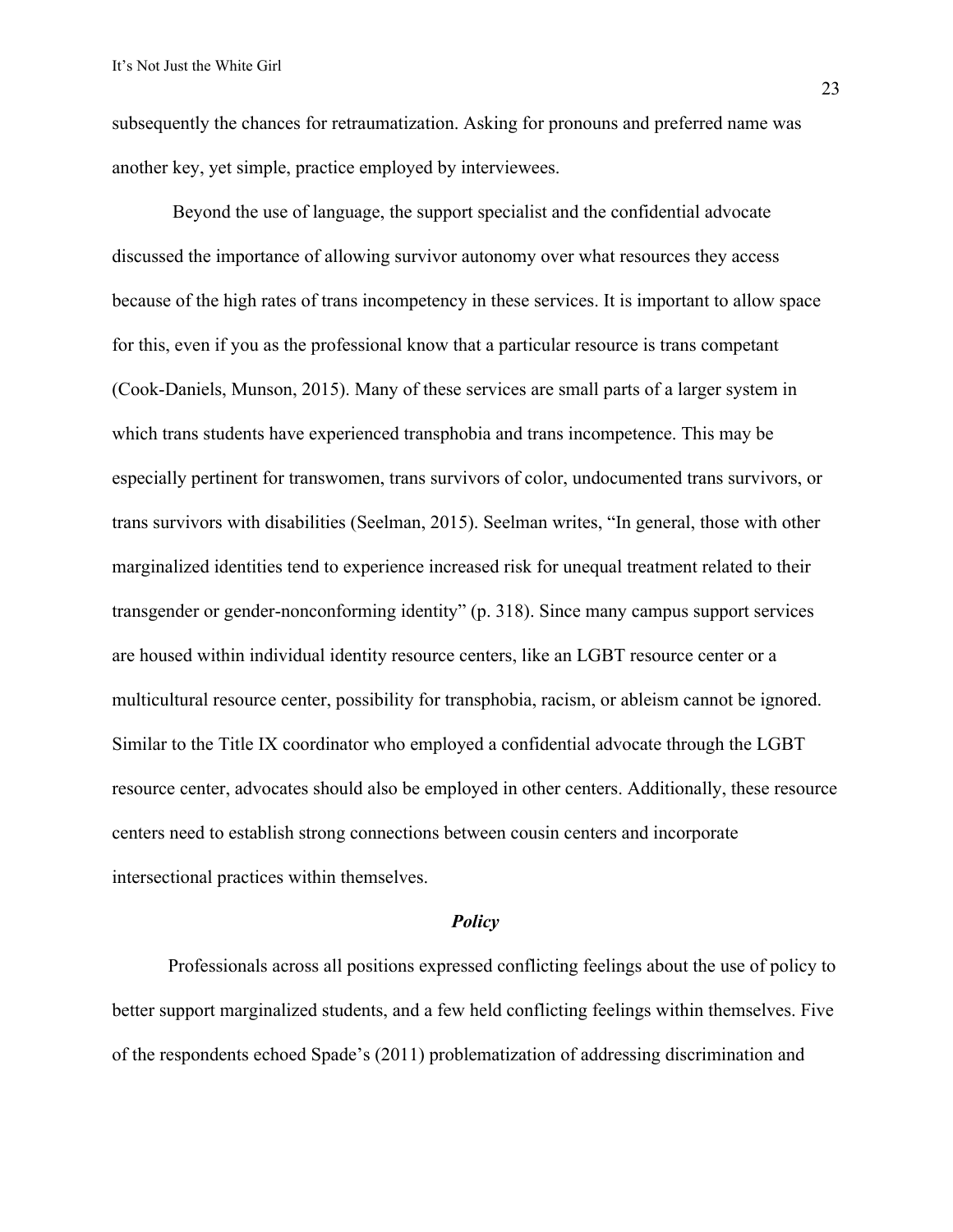power differentials through anti-discrimination policy and hate crime laws. Policy written in this manner inappropriately separated the actions of an individual from societal power structures. It placed the responsibility on the victim to prove the discrimination and mistakenly assumed that this language was enough to equalize the system. Five professionals I interviewed, regardless of position, said that policy should not be our go-to response to discrepancies with Title IX. Interestingly, each of the interviewees that took this stance also claimed that anti-discrimination or anti-harassment policies are important. One support specialist identified that it is always helpful to have federal legislation legitimize particular identities, regardless of how supportive the policy actually is. Additionally, a conduct officer said,

The language used around harassment and how intention defines it should be broad in terms of what it encompasses, because… we shouldn't ignore a person that's being harassed based on the glasses they wear simply because it's not covered federally so we're not gonna do anything.... And so if you wanna spell out some [identities] very clearly, great. My concern is there's something that you're gonna miss if you try to spell every specific category out. Rather, have these broader things so that you can address the way people are treated, and maintain their access to education.

These interview findings demonstrated that policy cannot solve all of our problems of improper distribution of resources, and yet also conveyed a theme that to some degree continuing a system of anti-discrimination policy is the most equitable thing that can be done. Anti-discrimination policies can provide necessary protections, but may offer more to a conduct officer who can use the policy for educational opportunities than the person it is meant to protect.

All of the conduct officers demonstrated a pattern of taking it upon themselves to do the right thing whether or not it was mandated by policy. One believed it necessary to find respondents responsible for their actions under individual university policy when a case fell outside of Title IX parameters. A second conduct officer argued that his job was to facilitate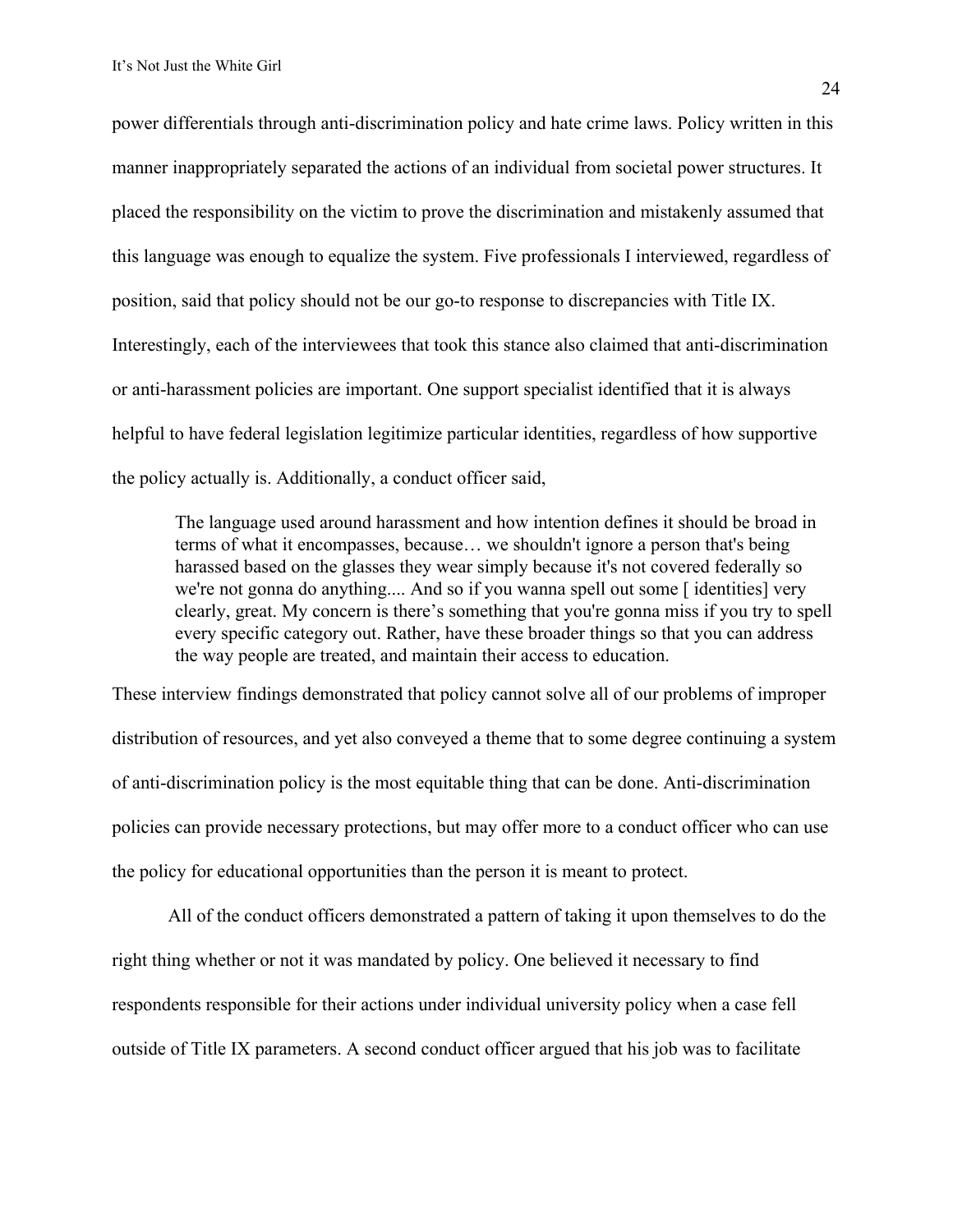educational opportunities around behavior, so whether or not an act was sufficient to be considered a policy violation would not dictate his responsibility to discuss the incident with the respondent. A third conduct officer, interestingly, discussed how the policies we need would be interpreted by white people as taking resources away from them which would affect their ability to be passed. He uses this understanding as motivation to incorporate a critical lens, and necessary identity-specific support in his practices without waiting for policy to require it. This works for these professionals, and it seems to work well, but I wonder if others in similar positions have the knowledge and skill set to do the same. If not, we need to consider the possibilities for reaching that place.

Confidential advocacy as a concept has come up very frequently through this paper and it is important to analyze effective advocacy programs. Title IX in its application requires responsible employees who are charged with reporting any case of sexual assault or domestic violence that is made aware to them. Recently, there has been a documented rise in the number of positions universities are designating as responsible employees, now placing these responsibilities on almost the entire faculty and staff (Holland, Cortina, and Freyd, 2017). Students who are unaware of who is a mandatory reporter or what they are allowed to share before reporting processes are triggered can experience a loss of their agency once again when their story is shared to officials. Advocates serve as a way to give back the agency to these survivors by insulating support and reporting processes from one another when possible. The state of Oregon has a unique set of legislation referred to as the "Privileged and Confidential Law for Campus Based Advocacy" that requires higher education institutions to employ confidential advocates (Certified Advocate-Victim Privilege, 2017). While many schools are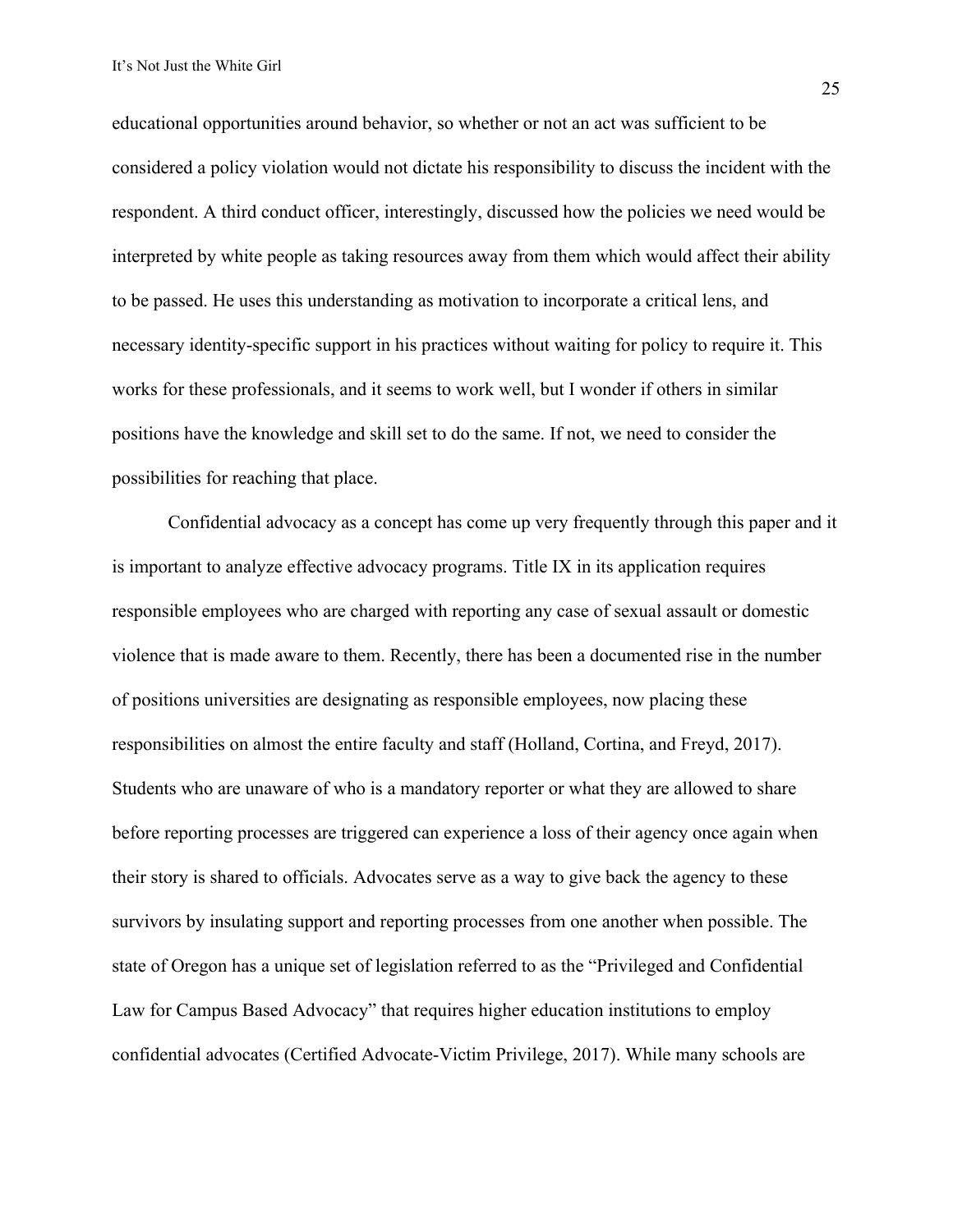beginning to incorporate this regardless of legislation, it is not consistent everywhere, and a large number of schools have not made forward movement.

Without legislative backing, there seems to be a struggle in securing institutional funding to employ advocates in the way the Oregon system has designed. One interviewee, and many school officials around the country, have applied for and received grants to have a confidential advocate from a local organization work part time on their campus. I would argue that this is an incredibly important transition in the right direction. However, I would challenge this as a completely developed practice, as community based organizations may not have the same knowledge of Title IX conduct processes, college-based support systems, and the unique needs of college students. It is also common that schools rely on counseling services to provide resources similar to confidential advocates. These structures are well-intentioned, but frequently ineffective. First and foremost, a counselor may be able to provide treatment for trauma, but is more than likely not trained nor has capacity to support a survivor through the Title IX conduct system or the criminal justice system. Secondly, whether or not a school offers free access to counseling services, this messaging may not make its way to the student appropriately, leaving them with a barrier to access if they do not have health care or are low income. Variables such as cultural beliefs around mental health may create internal barriers for a student in need of these resources. Additionally, marginalized students may face barriers in access due to past experience with medical providers based on their marginalized identity or due to status as an undocumented person.

Looking further at Oregon's "Privileged and Confidential Law for Campus Based Advocacy" I would argue it is a responsible example of how policy can address these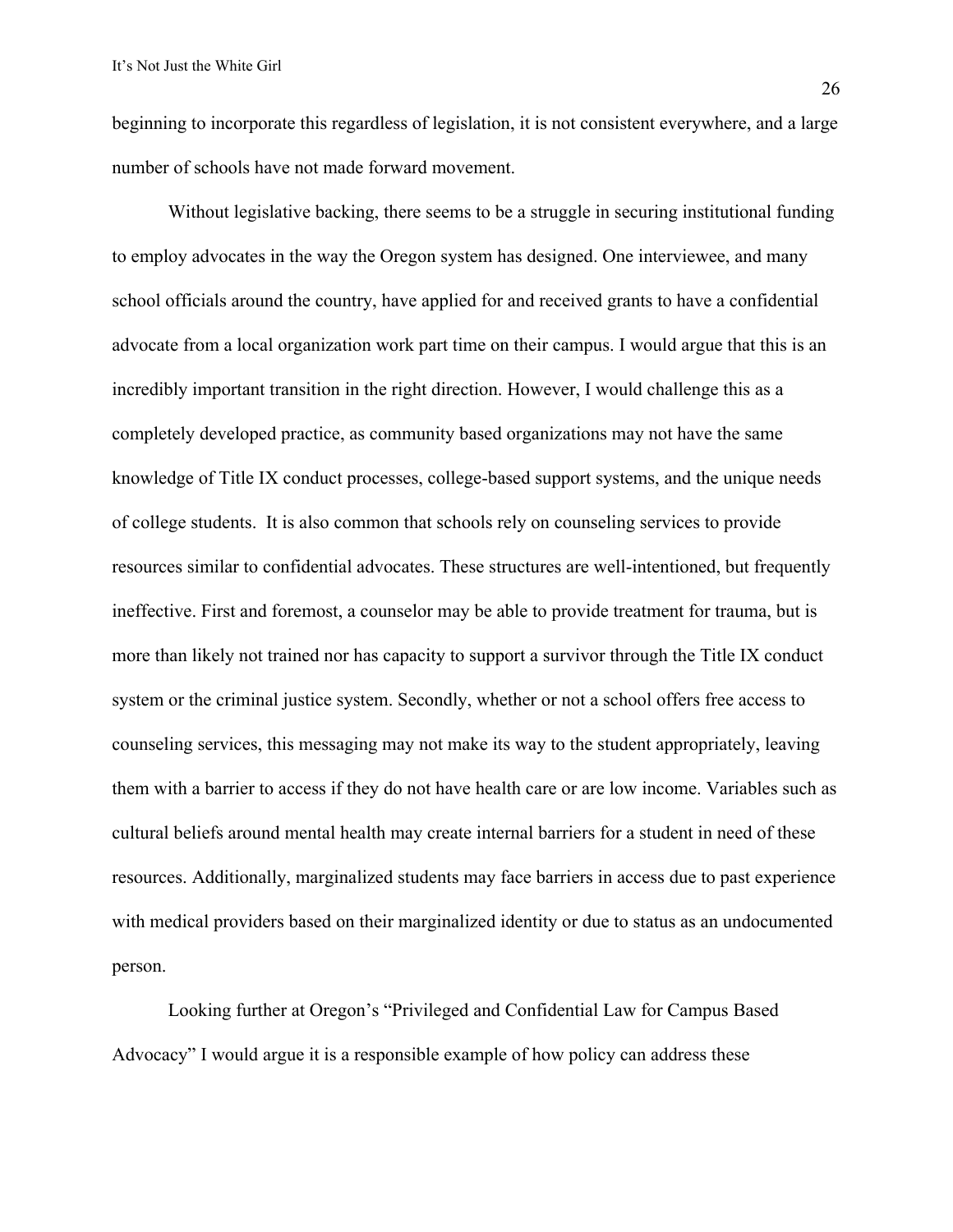discrepancies (Certified Advocate-Victim Privilege, 2017) . It is not a piece of legislation that mandates particular treatment or support for marginalized identities. Instead, this was an idea that developed in response to recognized gaps in the system through which many marginalized survivors fell. This is the difference between anti-discrimination laws and the start of redistribution. During an interview, a conduct officer said of Title IX, "It's a way for people to get their problems fixed, not for the system to fix its own problems." Policy reform has the possibility to examine the system in detail and begin to fill some of the gaps through action-oriented provision of resources. As we see with the Confidential Law, universities in Oregon *must* fund confidential advocates on campus. However, other universities are struggling to recreate this same process without the pressure to establish internal funding. This demonstrates that while we may lose some key resources by pushing these ideas through legislative processes, it also necessitates the institution's implementation. Which, again, leads us to the question: How do we establish a culture of going beyond compliance requirements to do what needs to be done?

#### **CONCLUSION**

Through the process of conducting this research, I began to notice the ways that higher education literature and the practices I observed around me had settled comfortably within standards of compliance. When Spade (2011) discussed the dangers of assuming that anti-discrimination laws would level the power differentials between identity groups, it seemed to me that he was also talking about higher education's tendency to rely on compliance trainings (the generalized presentation of broad sweeping experiences held by one insulated identity) and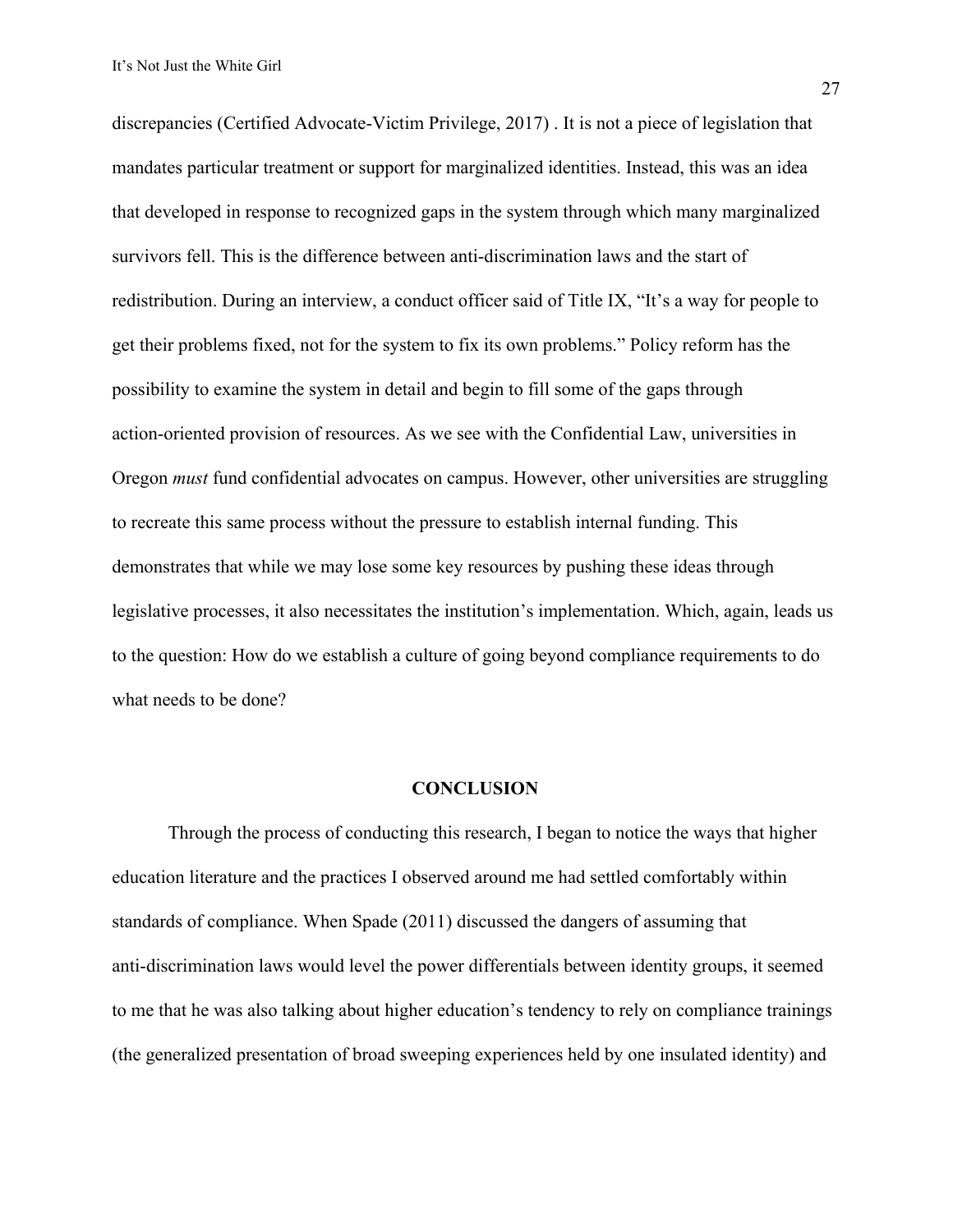their satisfactory feelings as a response to the call for centering marginalized voices. In a field that actively promotes theories of adult learning, we seemed to have lost this approach. Perhaps ideas of risk management and liability insurance rampant in this field clouded our processes for critical analysis and problem solving. Perhaps the combination of positions of privilege and internal motivations to help people caused us to become so scared of harming others again that we rushed into the first solution we saw. Whatever the reason, we did not slow down long enough to apply a critical lens to our policies and practices. Without it, we were unable to establish the basic tenets of our own models for learning: the contextual guidance we can put into practice today which leaves many to figure it for themselves. If my analysis of the interviews proved anything, it is that some practitioners in this field have figured it out and it is time we highlight that knowledge.

In this paper, I identified the problematic existence of the dominant narrative of campus sexual assault, argued that its reinforcement was due to a lack in contextual and actionable guidance (a key component of adult learning theory), and ultimately developed the missing guidance through an analysis of literature and interviews. The analysis above is meant to serve as a continuation of all the work that transgender survivors have done to put their voices out there and the emotional labor that current professionals have gone through to get to this point. I simply analyzed it with the goal of contextualizing it in a clear and manageable way. From the same tenets of adult learning theory I used to re-address gaps in literature and practices, I have also developed three recommendations for where to go from here. The following recommendations focus on trans survivors due to the scope of the paper, but many trans people have compounded marginalization therefore it is imperative that sexual assault resources center *all* marginalized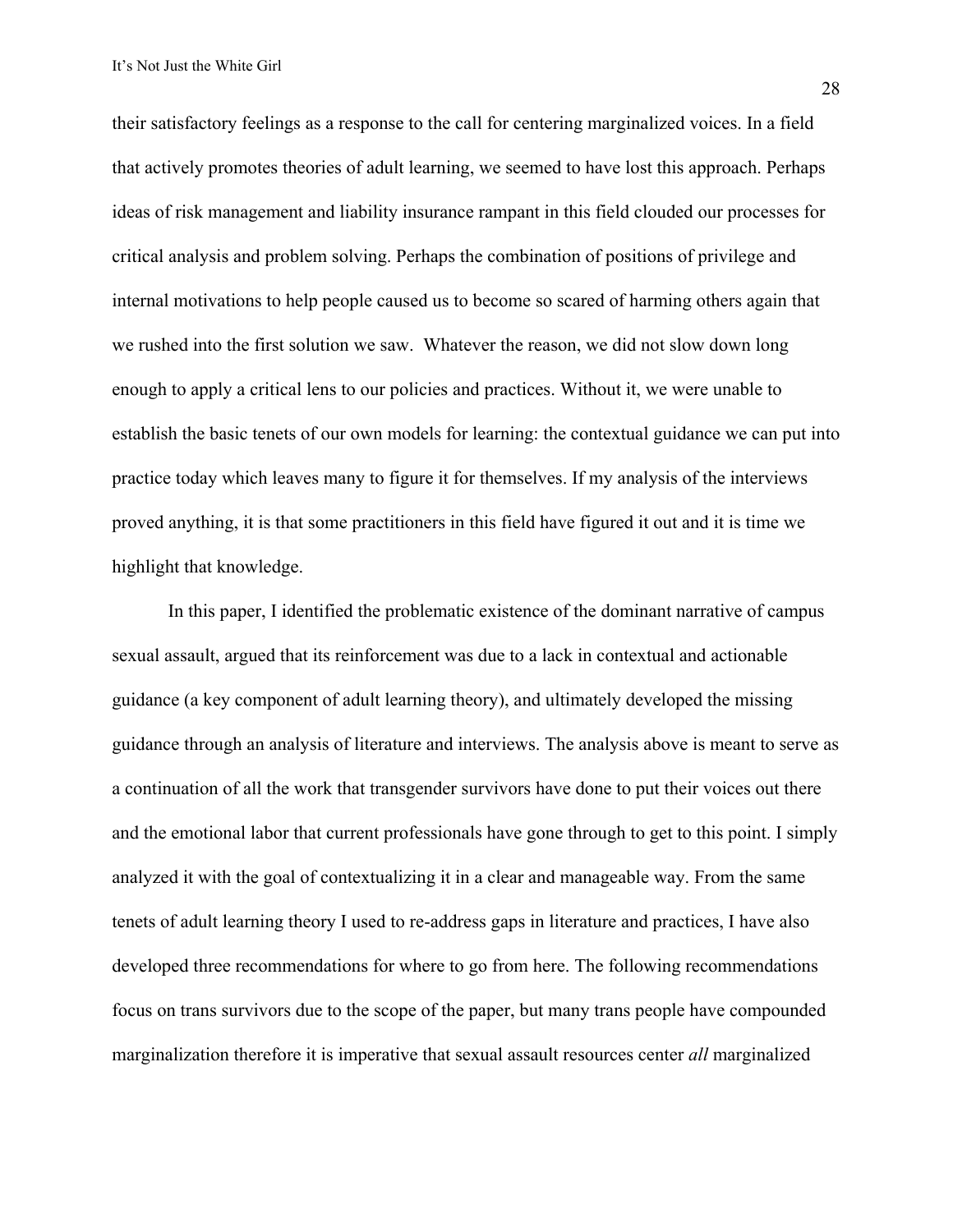identities. Additionally, these recommendations are a pathway to aide in a more bottom-up approach to disrupt institutionalized systems. It is my hope that the critical lens that accompanies a professional's desire to do more for our marginalized students than the basic standards of compliance would also be applied to these recommendations.

#### *#1: Practices for Trans-Specific Support*

Trans survivors require particular competencies that other cultural groups may not. Sexual assault is perceived to be an attack on a person's body fueled by gender relations. Again, research shows that the majority of sexual assaults against trans individuals have to do with the perception of their gender identity as trans (Cook-Daniels, Munson, 2015). This introduces a unique element of gender violence that requires care and attention during the reporting or support processes. Even if it was not a leading factor, the procedures in practice now can center the survivor's identity as trans in a way that causes retraumatization.

Best practices include: start interviews with survivors by asking names and pronouns. Do not assume the gender of the offender or allow the gender of the offender to mitigate your understanding of the assault. Avoid assumption of body parts based off of gender identity and allow the survivor to name their parts in the way they are comfortable. If there is confusion with what parts the survivor is referring to, work collaboratively with the advocates to clarify so as to avoid triggering gender or body dysphoria. Most importantly, *do not wait for a survivor to identify themselves as trans to incorporate these processes*. Waiting until the survivor outs themselves to provide appropriate support runs the risk of hurting the relationship despite the services ultimately provided and may show the survivor their needs are difficult to accommodate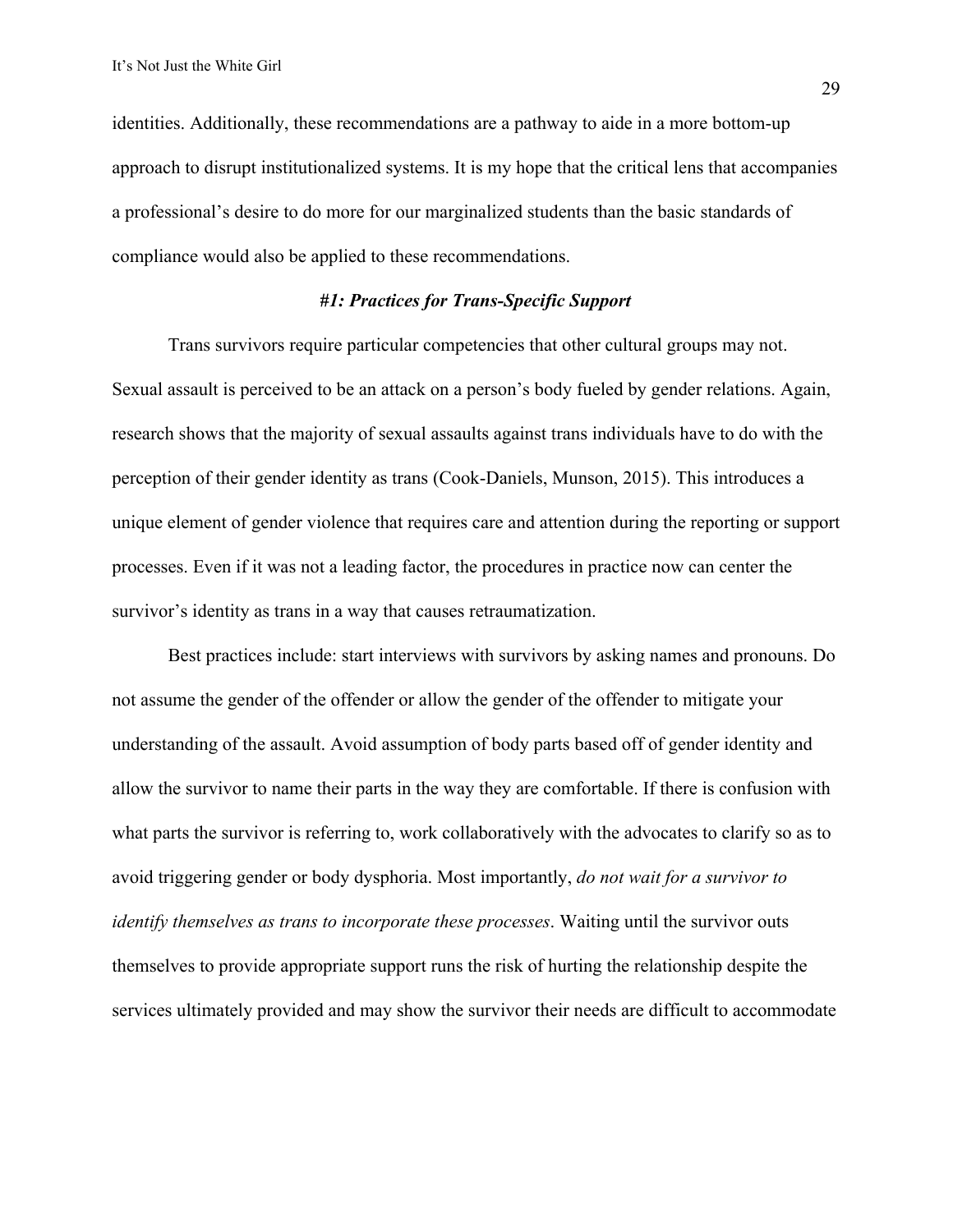in the first place. These are simple practices that should be implemented from the beginning of a reporting or support process for every survivor.

Confidential advocates need to be located within all resource centers, not just women's resource centers, and know how to effectively safety plan with trans survivors. By isolating the confidential advocates, the school is sending a message about who experiences sexual assault no matter how much advertising says otherwise. This requires resource centers for the LGBT community, people of color, parents, international students, undocumented students, disabled students, houseless students, etc. Even if a survivor is a woman and would feel comfortable entering a women's resource center, they may have stronger ties with a community surrounding another aspect of their identity and that could be the deciding factor in reaching out for help. These confidential advocates should be employed by the university and have specialized training for college campuses. When advocates are safety planning, they should also prioritize asking what needs to be accounted for when reviewing pros and cons of different resources or options for support. For trans survivors, and other target populations, it is better to set realistic expectations about what a resource can or cannot do so as to avoid retraumatization or betrayal.

The professionals in sexual assault support services must also incorporate the presence of trans students and queer relationships into their prevention training efforts, their advertising, and their mass resource lists. Advertisements for spaces should have pictures of queer couples and something that outright states consideration of trans individuals. Prevention trainings that utilize examples should take care to include queer couples and trans individuals, as both perpetrator and survivor. It is especially vital to consider intersectional identities through these examples, with examples that are identity-specific, and applying careful consideration as to how these people are

30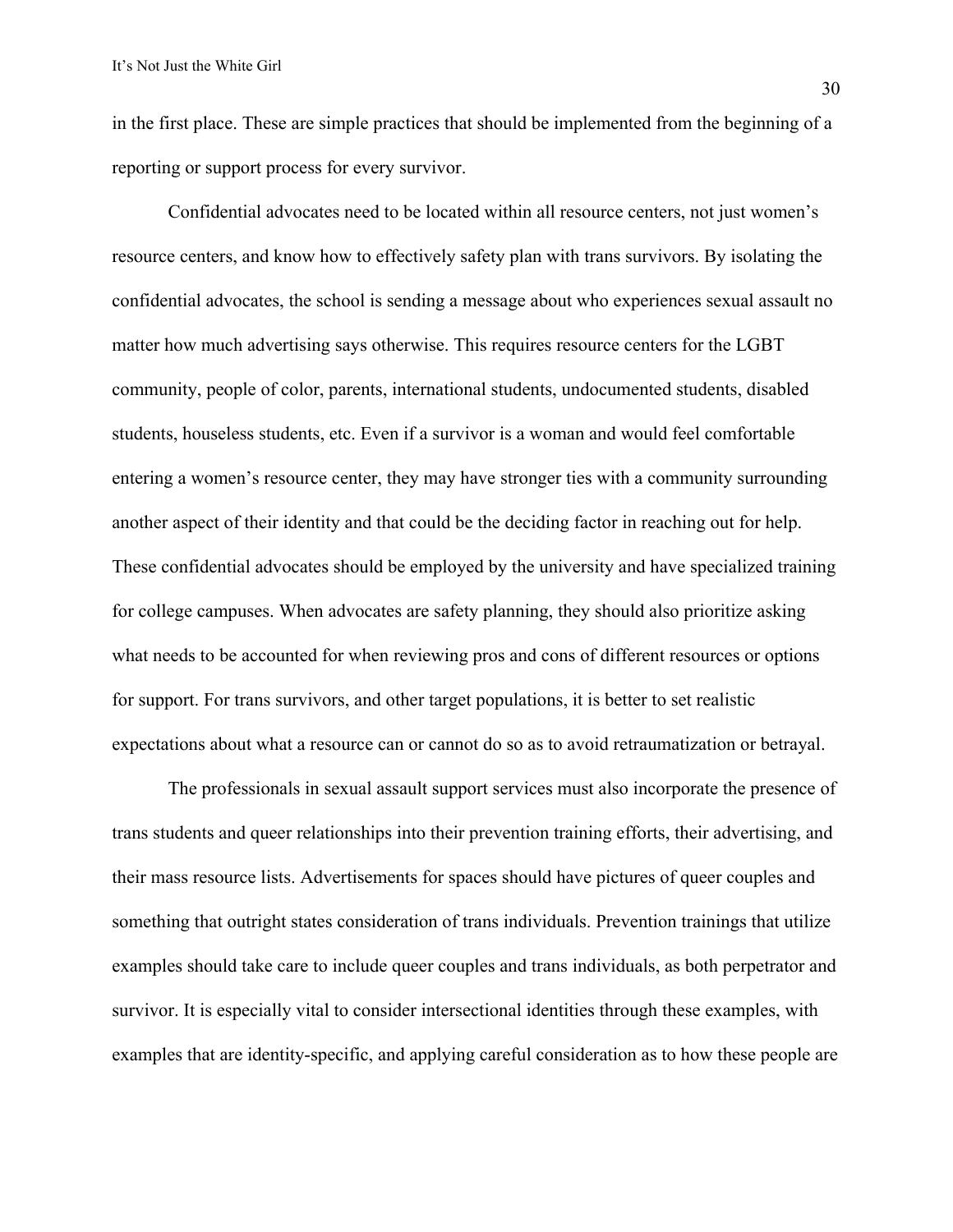being represented. Beyond this, prevention trainings also need to incorporate the experiences of marginalized communities in relation to sexual assault as a thread throughout rather than a single slide or side note. Trainings that focus on one particular identity should not replace the importance of inclusion in other trainings. Lastly, if the university produces mass publications of resources for sexual assault or domestic violence then the lists should include trans competent or specific resources.

Just as prevention trainings must center marginalized voices, so too should the trainings of the professionals in sexual assault support services. Often, the only identity-specific trainings that campus officials get are one-off cultural competency trainings that are typically done by outside companies. These companies tend to have a lack of understanding as to the nuances of how marginalized identities fall through the cracks in higher education. One of the conduct officer interviewees had developed an incredibly powerful form of training for his employees. Employees met monthly for more training and he would sometimes bring in survivors of different identities to speak on their experience with sexual assault and the services provided to them. Most often, he would develop a fact pattern (a fictional case created for training purposes) and asked the employees in the meeting what considerations they would take, how they would support the student, and how they would recommend going forward. These fact patterns highlight the experiences of marginalized identities and allow the employees to discuss with experts how to best support everyone. This practice fractures the dominant narrative possibly held by everyone involved. Trainings should also incorporate the recommendations above for trans-specific support and identity-specific support for other marginalized identities not discussed here.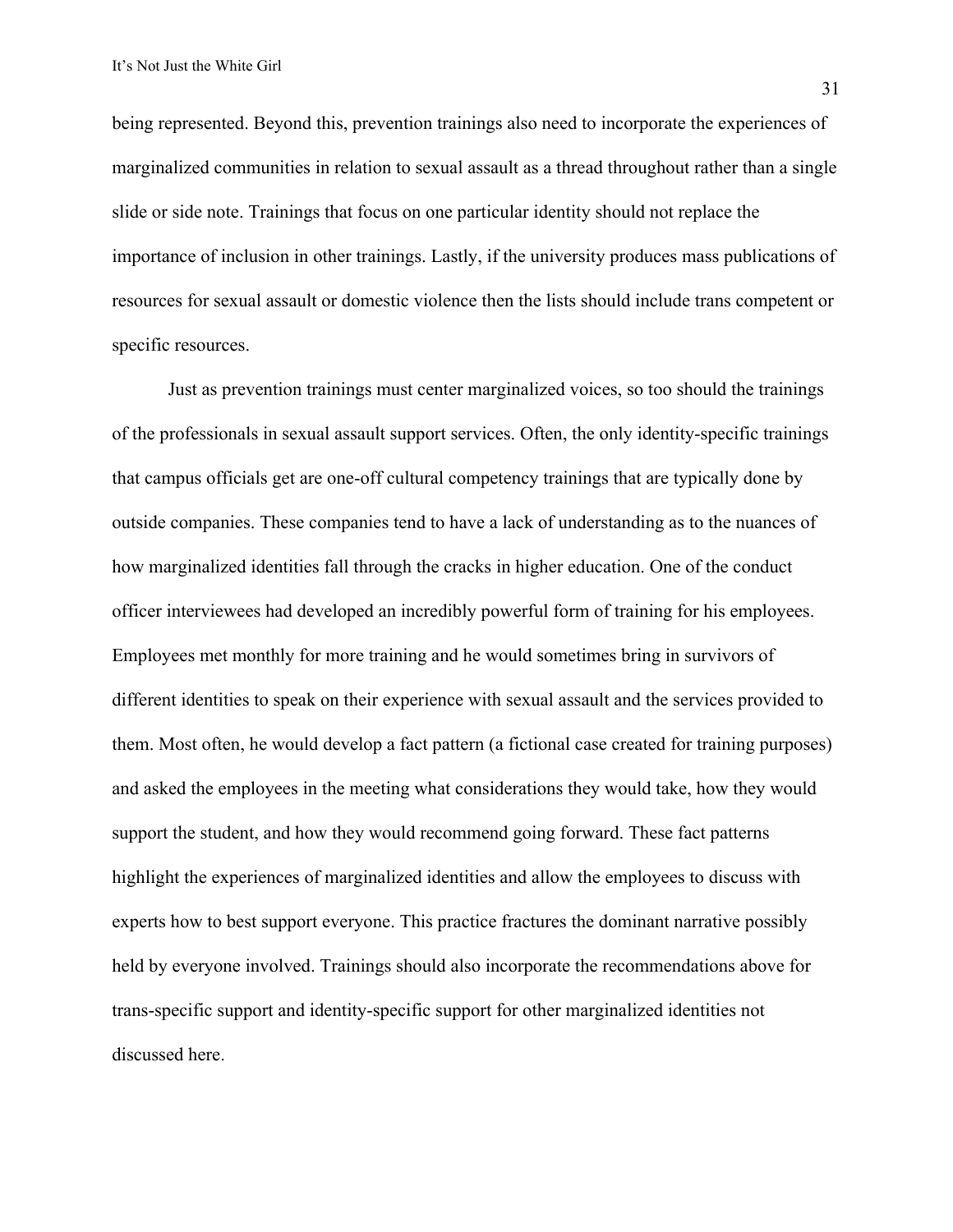#### *#2: Reassessing the Effectiveness of Title IX*

Lake (2013) argues that the Bystander University is an outdated form of legal structure. However, the language of this legal framework is still present today in Title IX. In the bystander university, the institution is only responsible for education inside the classroom. Further, student behavior is not the university's responsibility until officials become sufficiently aware that it is affecting the classroom environment or access to education. Title IX exhibits language that mirrors this legal approach. The Department of Education's website states,

A school will be in violation of Title IX if the school "has notice" of a sexually hostile environment and fails to take immediate and appropriate corrective action. A school has notice if it actually knew, or in the exercise of reasonable care, should have known about the harassment. In addition, as long as an agent or responsible employee of the school received notice, the school has notice. (Title IX of the Education Amendments of 1972)

Placing the responsibility of reporting on a possibly traumatized student is a concern that two of the conduct officers brought up as an issue they took with Title IX. A university may not be aware of a specific instance of sexual assault without the student's report. However, given the current climate of the #MeToo movement and staggeringly high statistics for college sexual assault, universities can no longer turn a blind eye and pretend that if they do not know about it then it is not happening. If the Title IX process is written to ensure continued access to education, and the most basic foundation of its system renders it inaccessible to marginalized communities, Title IX then determines who is allowed to access education and who is not.

The transition away from a bystander university necessitates a transition away from Title IX. This is not to say that we no longer need what Title IX promises, but that Title IX itself is an outdated policy. Allowing in-office presidential cabinets to define the guidance puts Title IX and all the students it is meant to help at the whim of whichever person is in office at the time. Under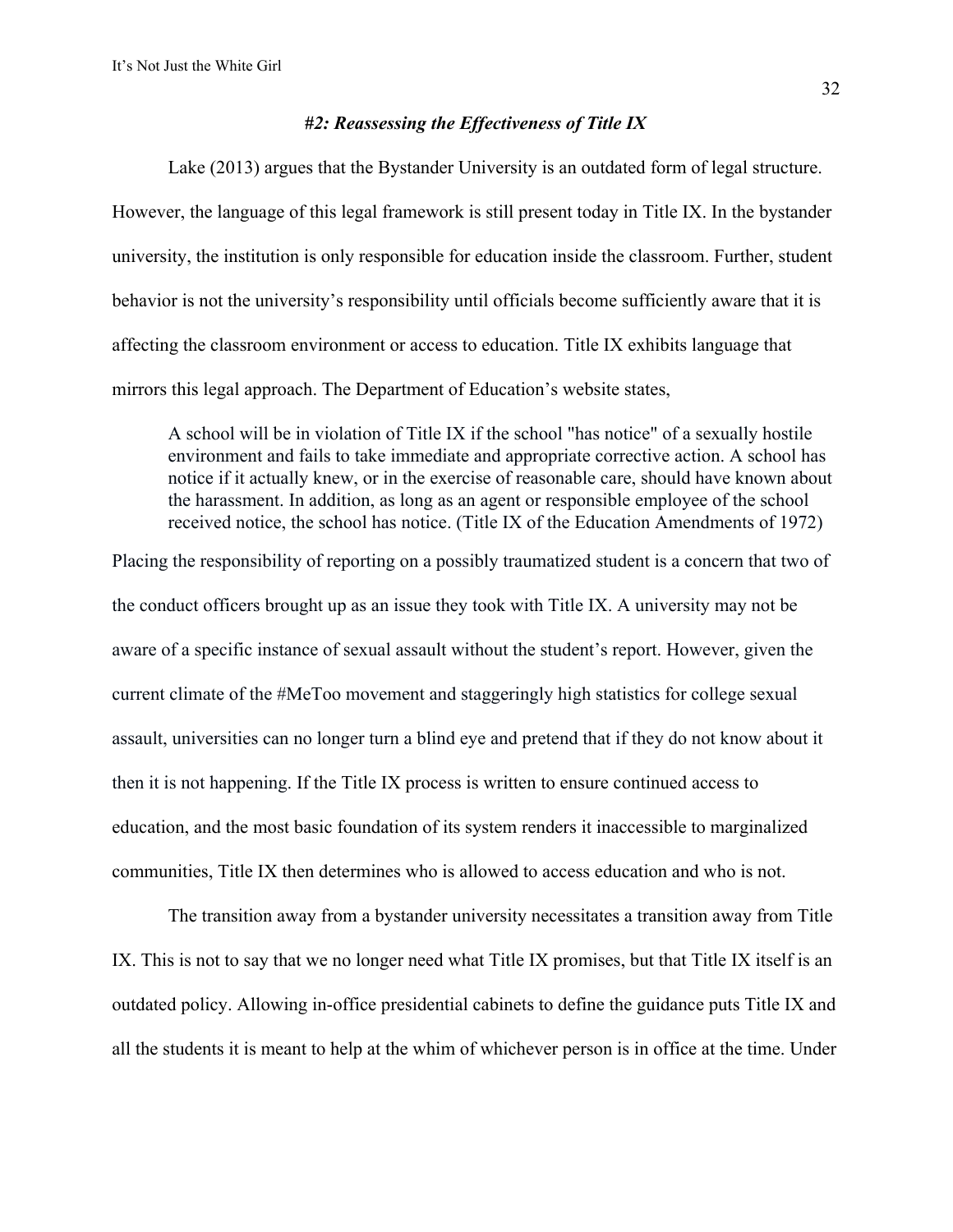the current administration, the people in positions of power over the Dear Colleague Letters have proven themselves to be rapists and rape apologists. Rapists and rape apologists should not be in charge of sexual assault grievance and support policies. Further, research shows that the consistent release of new Dear Colleague Letters littered with unclear guidance has created a fear of failing compliance tests among higher education professionals (O'Bannion, 2018). Something new should be drafted in Title IX's place that accepts shared responsibility with the student for an issue that we know is on our campuses.

#### *#3: A New Kind of Facilitator University*

Lake's (2013) legal theory of the facilitator university, the legal landscape that higher education currently exists within, offers potential to be an answer to our problems. To start, there are some concerning aspects to the facilitator university as it has been developed within Lake's book. Foundationally, these concerns in programmatic development most likely can be tied back to its promise in what it can offer *the university* and not *the student*. This is most telling through its focus on facilitation as a tool for risk management and lowering the university's liability. My application of the facilitator university would necessitate the replacement of risk management with accountable prevention and would be built out of a pedagogy of social justice. This facilitator university recognizes that the university and its officials must take shared responsibility of student behavior. Focusing on student behavior requires us to see the student as a human, in the context of their lives and their identities, and not as a tool to avoid liability. Survivors and their experiences should be considered in the context of their identities and the cultural climate of violence against their communities, such as trans women of color who are disproportionately targeted by violence. This means survivor support services like confidential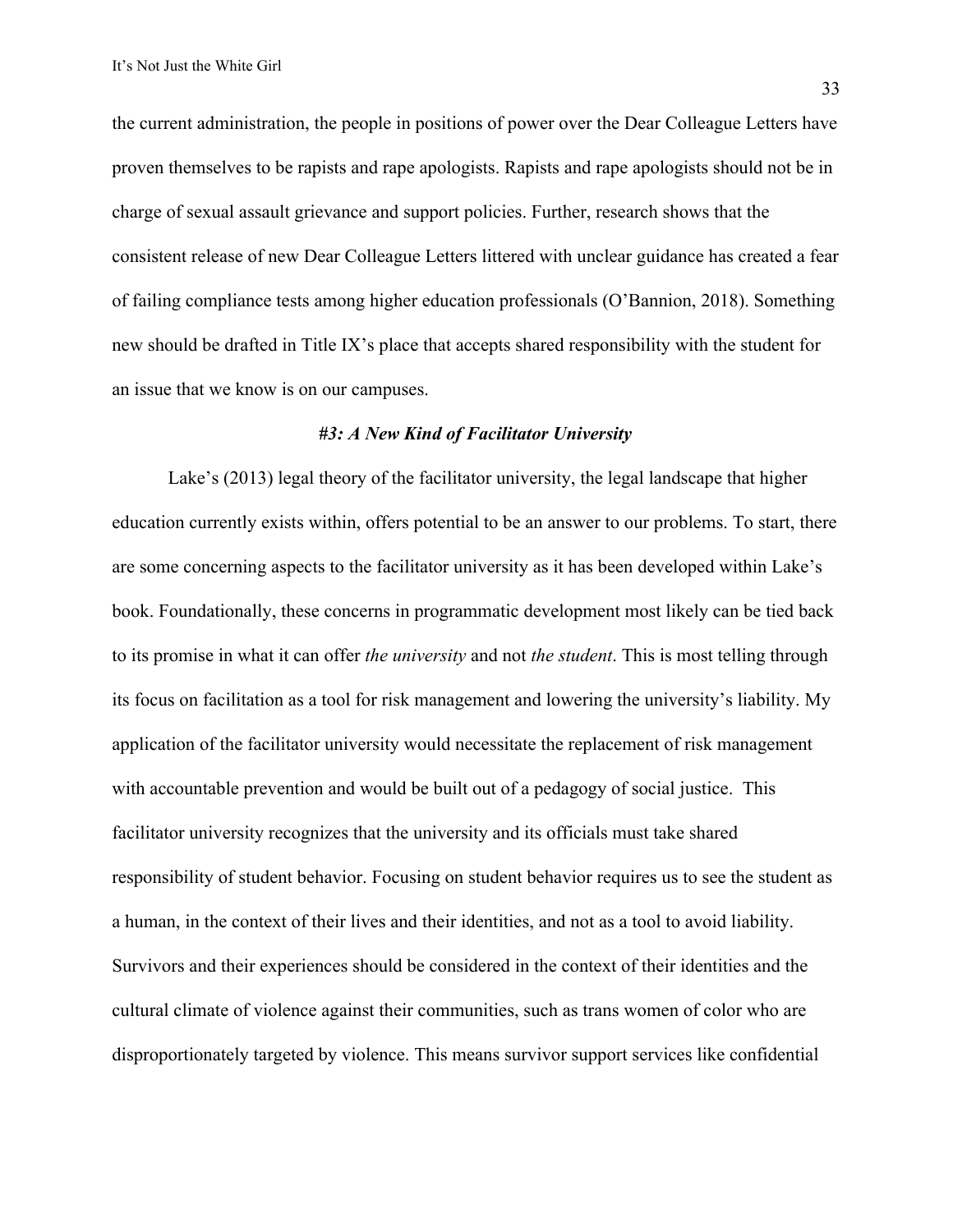advocacy need to be competent and available to all students, those who adjudicate cases must be aware of who experiences violence and sexual violence, and all involved in these services require training that centers marginalized voices. Further research should examine how restorative justice fits into this model of a facilitator university.

The research in this paper shows that we cannot establish proper resources for trans survivors of sexual assault until we begin to challenge that dominant narrative on a micro and macro level. However, it is not just trans students who suffer from this dominant narrative, and there is not only a dominant narrative around sexual assault. Challenging one means challenging all. In order to make a shift towards a social justice-focused facilitator university, student affairs practitioners need clear, contextual guidance. Centering marginalized voices is not identity training once a year. Fostering a critical and social justice framework is not a single required sociology course. These need to come as a foundational value to all aspects of the university.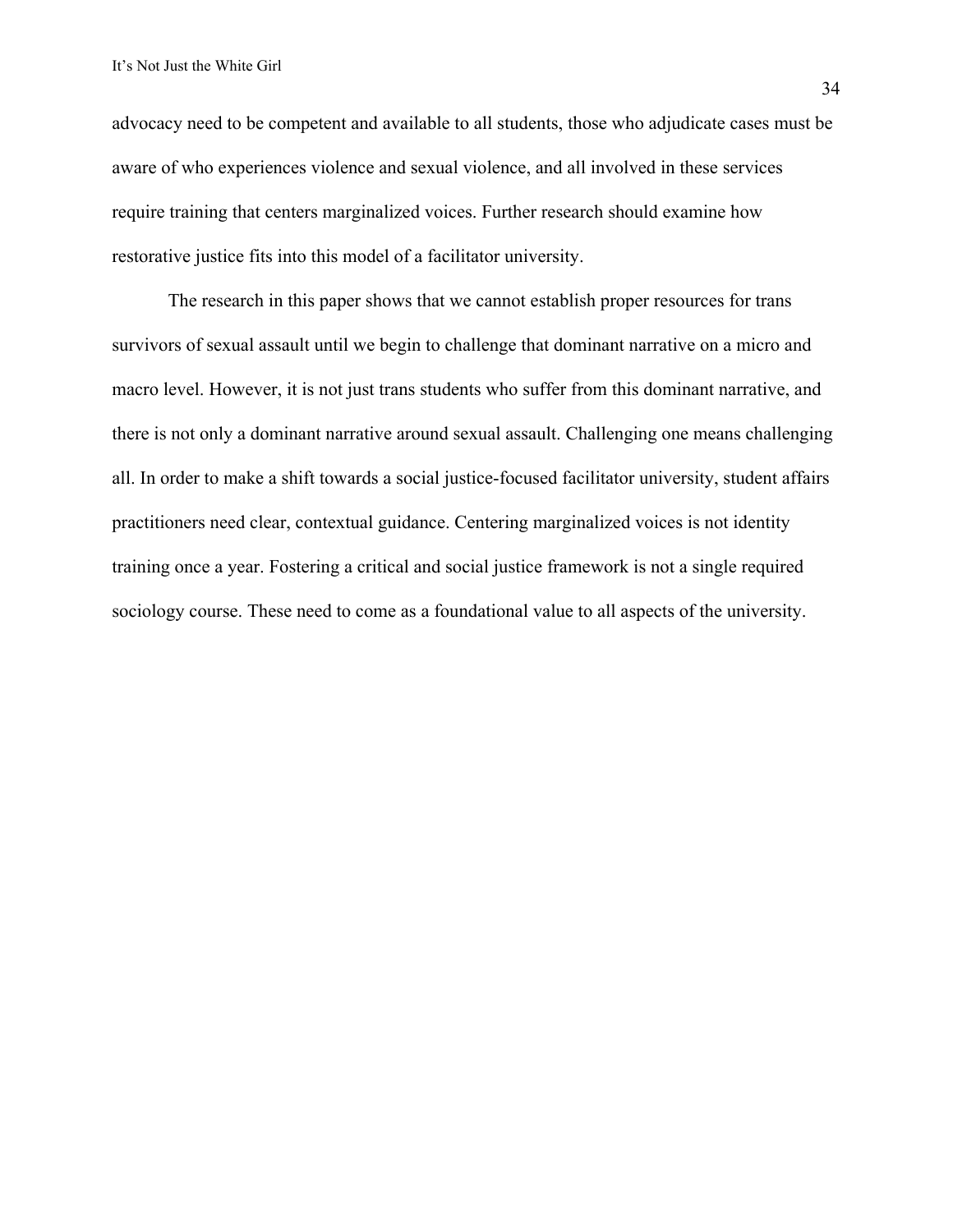### Works Cited Page

- Aguilar, K. L., Cherre Palacios, N., (2017). An Empowerment-Based Model of Sexual Intervention and Prevention on Campus. In J.C. Harris, C. Linder (Eds.), *Intersections of Identity and Sexual Violence on Campus: Centering Minoritized Students' Experiences* (pp. 194-213). Sterling, VA: Stylus Publishing.
- Ali, R. (2010, October 26). Dear colleague letter. *Washington, DC: U.S. Department of Education, Office for Civil Rights*
- Ali, R. (2011, April 4). Dear colleague letter. *Washington, DC: U.S. Department of Education, Office for Civil Rights*
- American Association of Universities. (2015). *Report on the AAU Campus Climate Survey on Sexual Assault and Sexual Misconduct*. Retrieved form https://www.aau.edu/sites/default/files/%40%20Files/Climate%20Survey/AAU\_Campus \_Climate\_Survey\_12\_14\_15.pdf
- Certified Advocate-Victim Privilege (2017), ORS 40.264
- Cook-Daniels, L., Munson, M. (2015). *Transgender Sexual Violence Survivors: A self-help guide to healing and understanding*. Retrieved from http://forge-forward.org/wp-content/docs/self-help-guide-to-healing-2015-FINAL.pdf
- Fields, J. (2016). The Racialized Erotics of Participatory Research: A Queer Feminist Understanding. *WSQ: Women's Studies Quarterly, 44,* 31-50.
- Fountain, K., Potter, S. J., Stapleton, J.G. (2012). Addressing Sexual and Relationship Violence in the LGBT Community Using a Bystander Framework. *Harvard Review of Psychiatry, 20*, 201-208.
- Green, E., Benner, K., Pear, R. (2018, October 21). 'Transgender' Could Be Defined Out of Existence. *The New York Times*. Retrieved on June 14, 2019 from https://www.nytimes.com/2018/10/21/us/politics/transgender-trump-administratio N-sex-definition.html
- Green, E. (2018, September 10). Proposed Rules Would Reduce Sexual Misconduct Inquiries, Education Dept. Estimates. *The New York Times*. Retrieved on June 14, 2019 from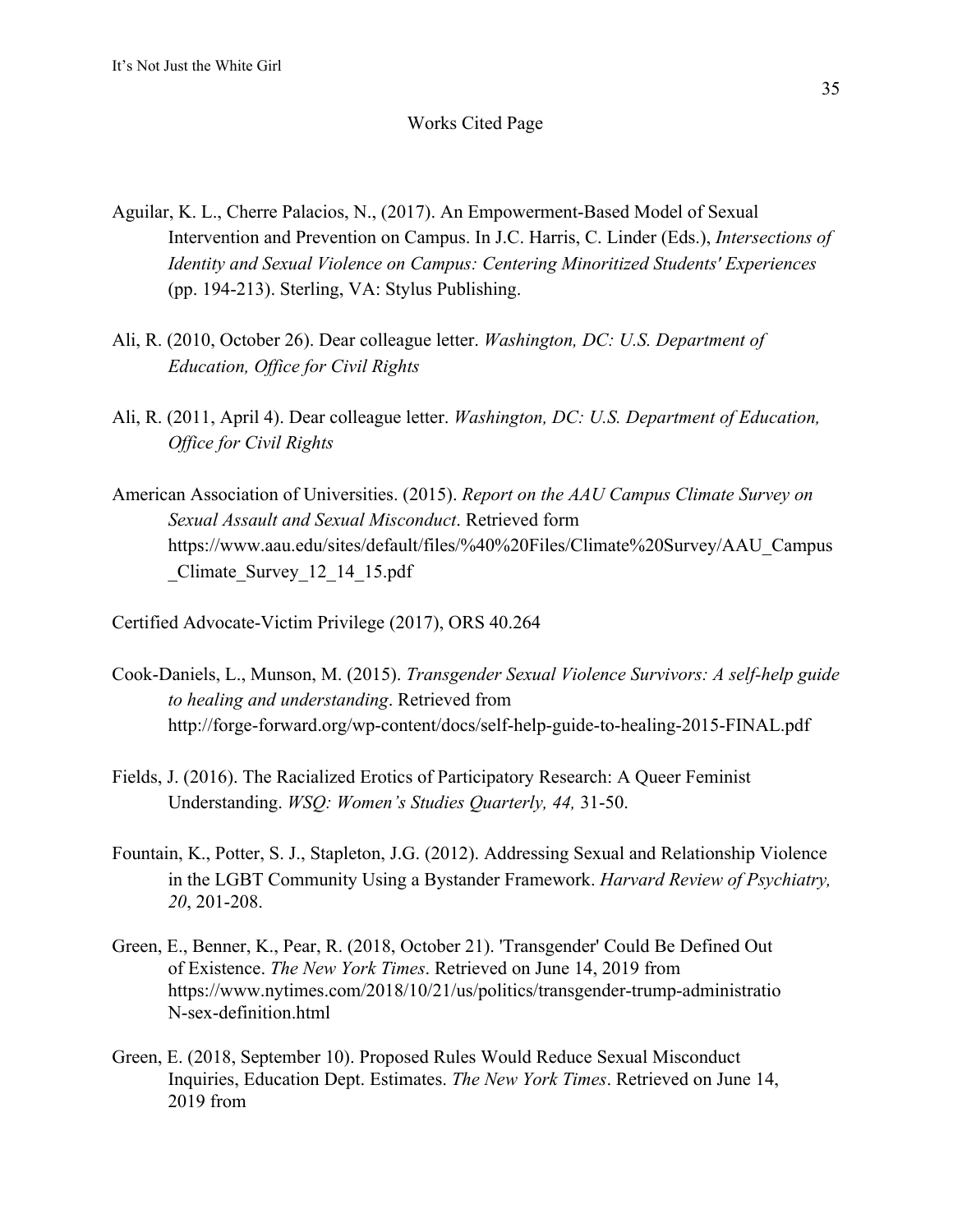https://www.nytimes.com/2018/09/10/us/politics/campus-sexual-misconduct-rules.html

- Gupta, V., Lhamon, C. E. (2016, May 13). Dear colleague letter on transgender students. *Washington, DC: U.S. Department of Justice and U.S. Department of Education, Office for Civil Rights.*
- Gurr, B., Naples, N. A. (2014). Feminist Empiricism and Standpoint Theory: Approaches to Understanding the Social World. In S. Hesse-Biber (Ed.), *Feminist Research Practice: A Primer* (pp. 14-41). Thousand Oaks, CA: SAGE Publications, Inc.
- Harris, J. C., Linder, C. (2017). Introduction. In J.C. Harris, C. Linder (Eds.), *Intersections of Identity and Sexual Violence on Campus: Centering Minoritized Students' Experiences* (pp. 01-20). Sterling, VA: Stylus Publishing.
- Hesse-Biber, S. (2014). Feminist Approaches to In-Depth Interviewing. In S. Hesse-Biber (Ed.), *Feminist Research Practice: A Primer* (pp. 182-232). Thousand Oaks, CA: SAGE Publications, Inc.
- Holden, D. (2019, April 12). Trump Got What He Wanted -- Transgender Soldiers Are Now Banned From The Military. *Buzzfeed News*. Retrieved on June 14, 2019 from https://www.buzzfeednews.com/article/dominicholden/trump-trans-military-ban-takes-eff ect
- Holland, K. J., Cortina, L. M., & Freyd, J. J. (2018). Compelled disclosure of college sexual assault. American Psychologist, 73(3), 256-268. doi:10.1037/amp0000186
- Hutzler, A. (2019, April 10). Betsy DeVos Says She Knew of Potential Harms -- Like Anxiety, Depression, Lower Test Scores -- When She Rescinded Obama Era Protections for Transgender Students. *Newsweek*. Retrieved on June 14, 2019 from https://www.newsweek.com/devos-knew-harm-rolling-back-protections-transgender-stud ents-1392048
- Ingarfield, L., Monohan-Kreishman, M. (2018). Creating Campus Communities of Care: Supporting Sexual Violence Survivors. *New Directions for Student Services, 2018(161), 893-896* https://doi.org/10.1002/ss.20254
- Iverson, S. V., (2017). Mapping Identities: An Intersectional Analysis of Policies on Sexual Violence. In J.C. Harris, C. Linder (Eds.), Intersections of Identity and Sexual Violence on Campus: Centering Minoritized Students' Experiences (pp. 214-232). Sterling, VA: Stylus Publishing.
- James, S. E., Herman, J. L., Rankin, S., Keisling, M., Mottet, L., & Anafi, M. (2016). The Report of the 2015 U.S. Transgender Survey. Washington, DC: National Center for Transgender Equality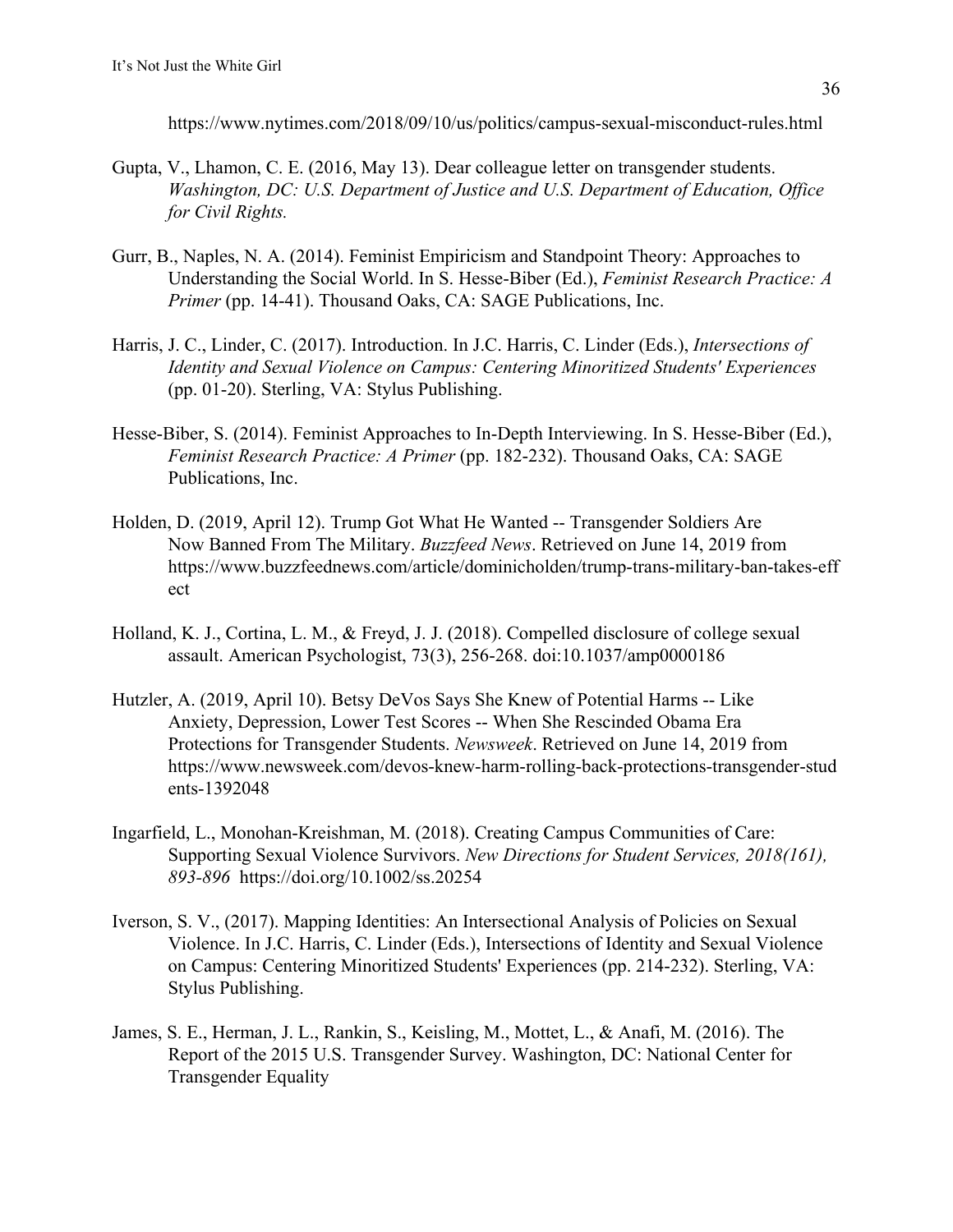- Lewis, T. K., Mizock, L. (2008). Trauma in Transgender Populations: Risk, Resilience, and Clinical Care. *Journal of Emotional Abuse, 8:3, 335-354.*
- Lhamon, C. E. (2014, April 29). Questions and Answers on Title IX and Sexual Violence. *Washington, DC: U.S. Department of Education, Office for Civil Rights*.
- Lake P. F., (2013). *The Rights and Responsibilities of the Modern university: The Rise of the Facilitator University*. North Carolina: Carolina Academic Press
- Marine, S. B. (2017). For Brandon, For Justice: Naming and Ending Sexual Violence Against Trans\* College Students. In J.C. Harris, C. Linder (Eds.), *Intersections of Identity and Sexual Violence on Campus: Centering Minoritized Students' Experiences (pp. 83-100).* Sterling, VA: Stylus Publishing.
- National Center for Victims of Crime, National Coalition of Anti-Violence Programs. (2010). *Why It Matters: Rethinking Victim Assistance for Lesbian, Gay, Bisexual, Transgender, and Queer Victims of Hate Violence & Intimate Partner Violence*. Washington, DC, New York, NY: Ciarlante, M., Fountain, K.
- National Sexual Violence Resource Center. (2015). *Statistics about Sexual Violence* [Data File]. Retrieved from https://www.nsvrc.org/sites/default/files/publications\_nsvrc\_factsheet\_media-packet\_stati stics-about-sexual-violence\_0.pdf
- O'Banion, L. K. (2018). *Campus Sexual Assault and (In)Justice: an Inquiry into Campus Grievance Professionals' Roles, Responsibilities, and Perspectives of Justice* (Doctoral dissertation). Retrieved from PDXScholar.
- The Principles of Adult Learning Theory. (n.d.). Retrieved from https://online.rutgers.edu/blog/principles-of-adult-learning-theory/
- Patton, L. D. (2016). Disrupting Postsecondary Prose: Toward a Critical Race Theory of Higher Education. *Sage Journals, 35, 5*, 315-342.
- Richie, B. (2012). *Arrested Justice: Black Women, Violence, and America's Prison Nation*. New York: NYU Press.
- Seelman, K. L. (2015). Unequal Treatment of Transgender Individuals in Domestic Violence and Rape Crisis Programs. *Journal of Social Service Research, 41:3, 407-325*.

Sohaili, T. (2011). Securing Safe Schools:Using Title IX Liability to Address Peer Harassment of

Transgender Students. *Law and Sexuality: A Review of Lesbian, Gay, Bisexual and Transgender Issues, 20, 79-95*